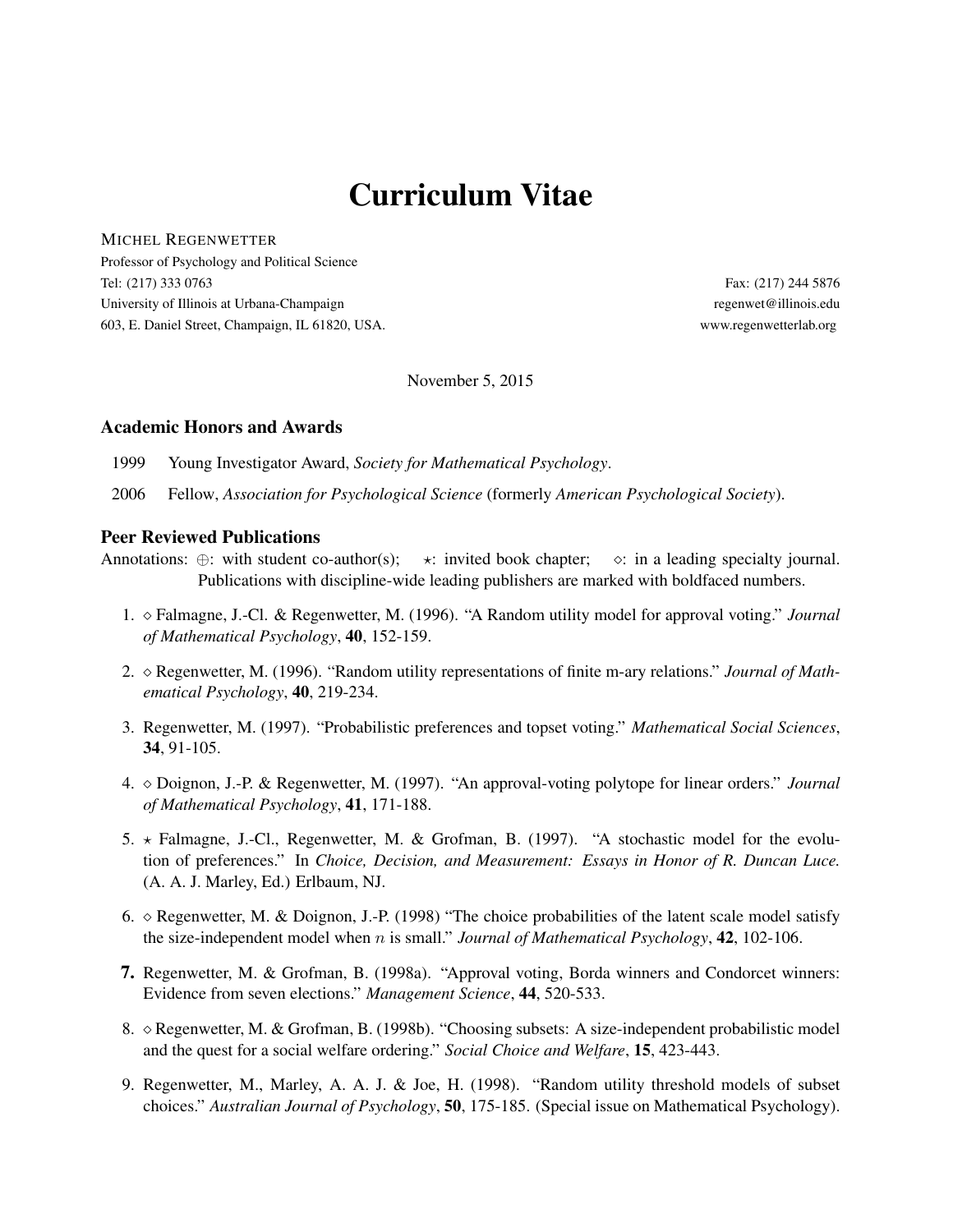- 10. Regenwetter, M., Falmagne, J.-Cl. & Grofman, B. (1999). "A stochastic model of preference change and its application to 1992 presidential election panel data." *Psychological Review*, 106, 362-384.
- 11.  $\star$  Doignon, J.-P., Falmagne, J.-Cl. & Regenwetter, M. (1999). "Combinatoric and geometric aspects of some probabilistic choice models – A review." In *Beliefs, Interactions and Preferences in Decision Making,* (B. Munier and M. Machina, Eds.) Kluwer *Theory and Decision Library B: Mathematical and Statistical Methods*, 40, 179-201.
- 12.  $\diamond$  Regenwetter, M. & Marley, A. A. J. (2001). "Random relations, random utilities and random functions." *Journal of Mathematical Psychology*, 45, 864-912.
- 13. Regenwetter, M., Marley, A. A. J. & Grofman, B. (2002). "A general concept of majority rule." *Mathematical Social Sciences*, 43, 405-428. (Special issue on Random Utility Theory and Probabilistic Measurement Theory).
- 14. Regenwetter, M., Grofman, B. & Marley, A. A. J. (2002). "On the model dependence of majority preference relations reconstructed from ballot or survey data." *Mathematical Social Sciences*, 43, 451- 466. (Special issue on Random Utility Theory and Probabilistic Measurement Theory).
- 15. Doignon, J.-P. & Regenwetter, M. (2002). "On the combinatorial structure of the approval-voting polytope." *Journal of Mathematical Psychology*, 46, 554-563.
- 16. Regenwetter, M., Adams, J. & Grofman, B. (2002). "On the (sample) Condorcet efficiency of majority rule: An alternative view of majority cycles and social homogeneity." *Theory and Decision*, 53, 153- 186.
- 17.  $\oplus \diamond$  Tsetlin, I. & Regenwetter, M. (2003). "On the probabilities of correct or incorrect majority preference relations." *Social Choice and Welfare*, 20, 283-306.
- 18. Regenwetter, M., Marley, A. A. J. & Grofman, B. (2003). "General concepts of value restriction and preference majority." *Social Choice and Welfare*, 21, 149-173.
- 19. ⊕ Tsetlin, I., Regenwetter, M. & Grofman, B. (2003). "The impartial culture maximizes the probability of majority cycles." *Social Choice and Welfare*, 21, 387-398.
- 20.  $\oplus \diamond$  Regenwetter, M. & Tsetlin, I. (2004). "Approval voting and positional voting methods: Inference, relationship, examples." *Social Choice and Welfare*, 22, 539-566.
- 21.  $\oplus \circ$  Regenwetter, M. & Rykhlevskaia, E. (2004). "On the (numerical) ranking associated with any finite binary relation." *Journal of Mathematical Psychology*, 48, 239-246.
- 22.  $\diamond$  Doignon, J.-P., Pekeč, A. & Regenwetter, M. (2004). "The repeated insertion model for rankings: Missing link between two subset choice models." *Psychometrika*, 69, 33-54.
- 23.  $\oplus$  Ho, M.-H., Regenwetter, M., Niederée, R. & Heyer, D. (2005). "An alternative perspective on von Winterfeldt et al.'s (1997) test of consequence monotonicity." *Journal of Experimental Psychology: Learning, Memory and Cognition*, 31, 365-373.
- 24.  $\lozenge$  Hsu, Y.-F., Regenwetter, M. & Falmagne, J.-Cl. (2005). "The tune in-and-out model: A random walk and its application to a presidential election survey." *Journal of Mathematical Psychology*, 49, 276-289.
- 25. Adamowicz, W., Hanemann, M., Swait, J., Johnson, R., Layton, D., Regenwetter, M., Reimer, T. & Sorkin, R. (2005). "Decision strategy and structure in households: A "groups" perspective." *Marketing Letters*, 16, 387-399.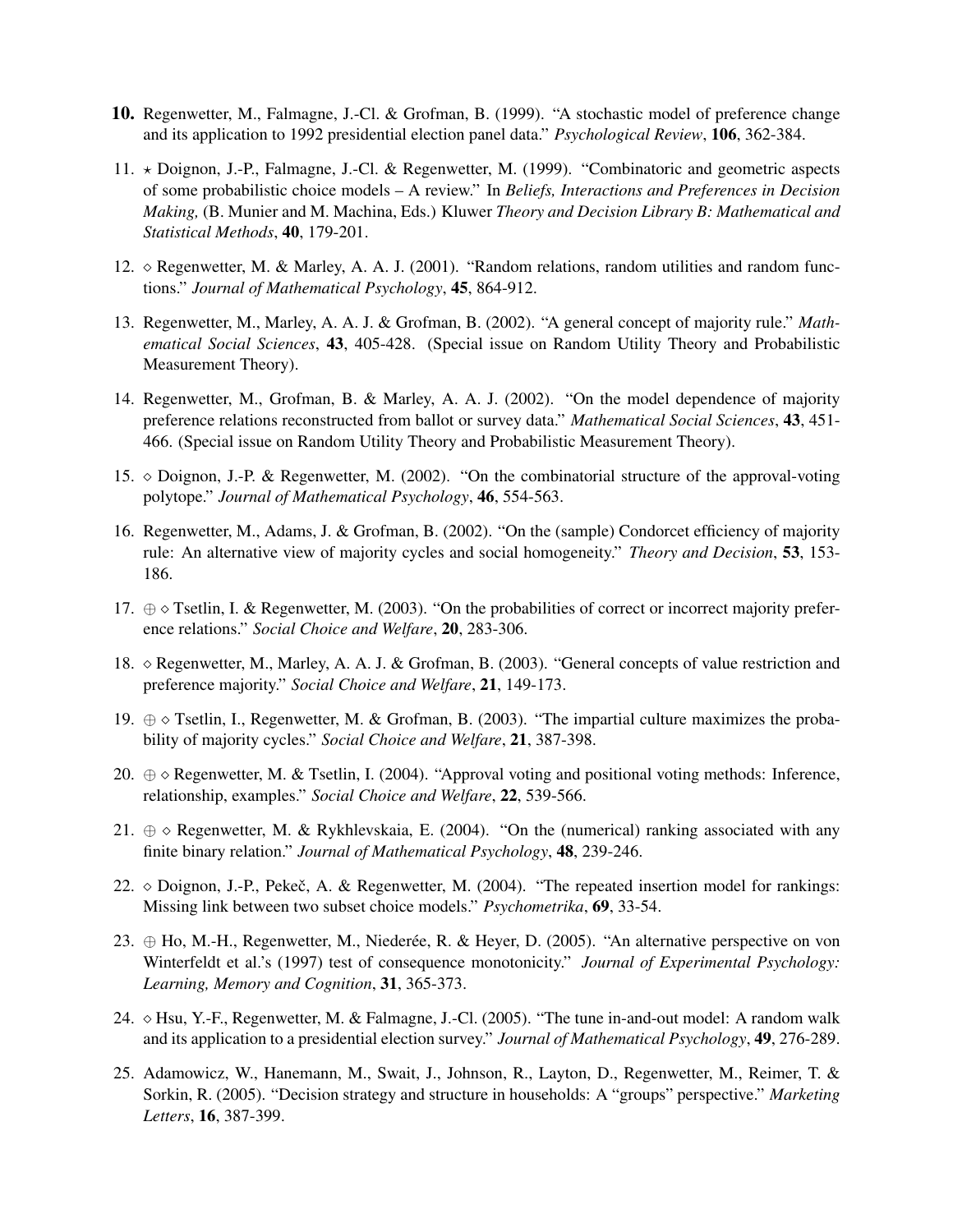- 26. ⊕ Regenwetter, M., Grofman, B., Marley, A. A. J., Tsetlin, I. (2006). *Behavioral Social Choice.* Cambridge University Press (Political Science).
- 27.  $\oplus$  Regenwetter, M., Kim, A., Kantor, A. and Ho, R. (2007). "The unexpected empirical consensus among consensus methods." *Psychological Science*, 18, 559-656.
- 28.  $\oplus \diamond$  Regenwetter, M. & Rykhlevskaia, E. (2007). "A general concept of scoring rules: General definitions, statistical inference, and empirical illustrations." *Social Choice and Welfare*, 29, 211-228.
- 29. Hsu, Y.-F. & Regenwetter, M. (2007). "Applications of stochastic media theory to 1992, 1996, and 2000 National Election Study panel data." *Chinese Journal of Psychology*, 49, 225-244.
- 30. ⊕ Regenwetter, M., Ho, M.-H. & Tsetlin, I. (2007). "Sophisticated approval voting, ignorance priors and plurality heuristics: A Behavioral Social Choice analysis in a Thurstonian framework." *Psychological Review*, 114, 994-1014.
- 31. ⊕ Falmagne, J.-Cl, Hsu, Y.-F., Leite, F. & Regenwetter, M. (2008). "Stochastic applications of media theory: Random walks on weak orders or partial orders." *Discrete Applied Mathematics*, 156, 1183- 1196.
- 32.  $\oplus \star$  Regenwetter, M. & Davis-Stober, C. (2008). "There are many models of transitive preference: A tutorial review and current perspective." In *Decision Modeling and Behavior in Uncertain and Complex Environments,* (T. Kugler, J.C. Smith, T. Connolly, and Y.-J. Son, Eds.), Springer, NY, *Series on Optimization and its Applications,* 99-124.
- 33. ⊕ Regenwetter, M., Grofman, B., Popova, A., Messner, W., Davis-Stober, C. & Cavagnaro, D. (2009). "Behavioural social choice: A status report." *Philosophical Transactions of the Royal Society B: Biological Sciences*, 364, 833-843.
- 34. Regenwetter, M. (2009). "Perspectives on preference aggregation." *Perspectives on Psychological Science*, 4, 403-407.
- 35. ⊕ Regenwetter, M., Dana, J. & Davis-Stober, C. (2010). "Testing Transitivity of Preferences on Two-Alternative Forced Choice Data." *Frontiers in Quantitative Psychology and Measurement*. (doi: 10.3389/fpsyg.2010.00148)
- 36. ⊕ Regenwetter, M., Dana, J. & Davis-Stober, C. (2011). "Transitivity of preferences." *Psychological Review*, 118, 42-56. (Winner of the first international *Exeter Prize for Research in Experimental Economics, Decision Theory and Behavioral Economics, 2012.*)
- 37.  $\oplus$  Regenwetter, M., Dana, J. & Davis-Stober, C., Guo, Y. (2011). "Parsimonious testing of transitive or intransitive preferences: Reply to Birnbaum (2011)." *Psychological Review*, 118, 684 - 688.
- 38.  $\oplus \star$  Regenwetter, M. & Popova, A. (2011). "Consensus with oneself: Within-person choice aggregation in the laboratory." In *Consensual Processes*, (E. Herrera-Viedma, J.L. Garcìa-Lapresta, J. Kacprzyk, M. Fedrizzi, H. Nurmi, S. Zadrozny, Eds.) Springer, *Studies in Fuzziness and Soft Computing, Vol. 267.*
- 39.  $\oplus \star$  Regenwetter, M. & Davis-Stober, C.P. (2011). "Ternary Paired Comparisons induced by Semi- or Interval Order Preferences." In *Descriptive and Normative Approaches to Human Behavior,* (E. Dzhafarov & L. Perry, Eds.) World Scientific, *Advanced Series on Mathematical Psychology, Vol. 3.*
- 40. Regenwetter, M. & Davis-Stober, C. (2012) "Behavioral variability of choices versus structural inconsistency of preferences." *Psychological Review*, 119, 408-416.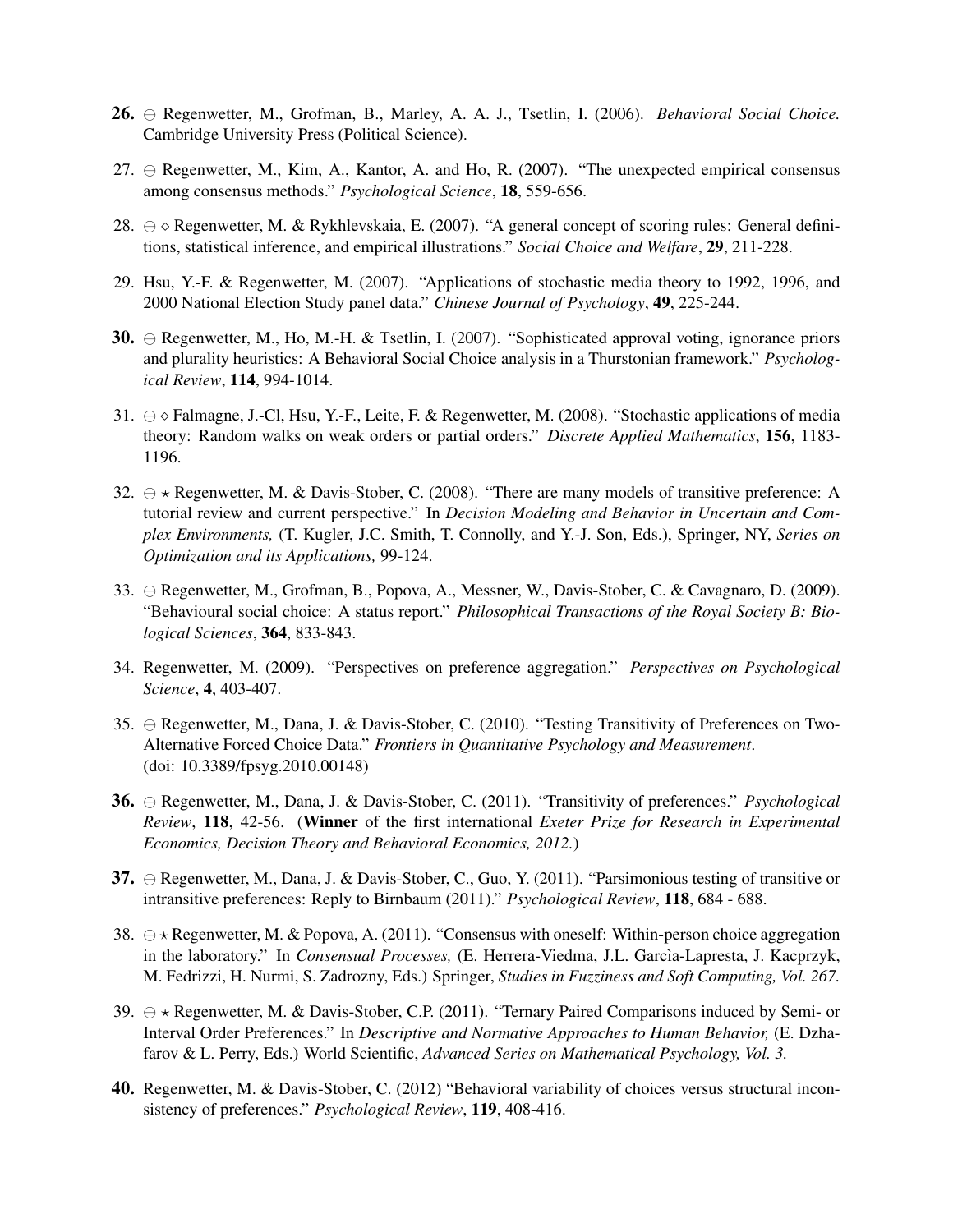- 41. ⊕ Popova, A., Regenwetter, M. & Mattei, N. (2013). "A Behavioral Perspective on Social Choice." *Annals of Mathematics and Artificial Intelligence*, 68, 5-30.
- 42. ⊕ Cha, Y.-C., Choi, M., Guo, Y., Regenwetter, M. & Zwilling, C. (2013). "Reply: Birnbaum's (2012) statistical tests of independence have unknown Type-I error rates and do not replicate within participant." *Judgment and Decision Making*, 8, 55-73.
- 43. ⊕ Regenwetter, M., Davis-Stober, C.P., Lim, S.H., Cha, Y.-C., Guo, Y., Messner, W., Popova, A., and Zwilling, C. (2014). "QTEST: Quantitative Testing of Theories of Binary Choice." *Decision*, 1, 2-34. (Lead article, Volume 1, Issue 1.)
- 44. ⊕ Popov, S., Popova, A., and Regenwetter, M. (2014). "Consensus in organizations: Hunting for the social choice conundrum in APA elections." *Decision*, 1, 123-146.
- 45.  $\oplus$  Guo, Y. and Regenwetter, M. (2014). "Quantitative Tests of the Perceived Relative Argument Model: Commentary on Loomes (2010)." *Psychological Review,* 121, 696-705.
- 46. ⊕ Allen, T.E., Chen, M., Goldsmith, J., Mattei, N., Popova, A., Regenwetter, M., Rossi, F., and Zwilling, C. (2015). "Beyond Theory and Data in Preference Modeling: Bringing Humans into the Loop." In *Algorithmic Decision Theory* (T. Walsh, Ed.). Springer *Lecture Notes in Artificial Intelligence, Vol. 9346*.
- 47. ⊕ Brown, N. R., Davis-Stober, C.P., and Regenwetter, M. (2015). "Commentary: "Neural signatures of intransitive preferences" " *Frontiers in Human Neuroscience*. (doi10.3389/fnhum.2015.00509)
- $48. \times$  Marley, A.A.J. and Regenwetter, M. (in press) "Choice, Preference, and Utility: Probabilistic and Deterministic Representations." *New Handbook of Mathematical Psychology*, edited by W. Batchelder, H. Colonius, E. Dzhafarov, J. Myung.  $(\pm 100$  pages in book.)

### Undergoing Peer Review

- 1. ⊕ Regenwetter, M., Cavagnaro, D., Popova, A., Guo, Y., Zwilling, C., Lim, S.H., Stevens, J.R. "Heterogeneity and Parsimony in Intertemporal Choice."
- 2. Regenwetter, M., Hsu, Y.-F., and Kuklinski, J.H. Title omitted due to double-blind review.
- 3.  $\oplus$  Regenwetter, M. and Robinson, M. "The construct-behavior gap in behavioral decision research: A challenge beyond replicability."

### Published Reviews by Peers & the Media

- 2008 D. Lepelley. Book review entitled: "Michel Regenwetter, Bernard Grofman, A.A.J. Marley, and Ilia M. Tsetlin: Behavioral social choice. Probabilistic models, statistical inference and applications." *Social Choice and Welfare*, Vol. 31, pp. 351-355.
- 2010 B. Cipra. Magazine article entitled: "Joint Mathematics Meeting, 13-16 January, San Francisco, California: Politics as (Un)usual." *Science*, Vol. 327, Nr. 5968, pp. 942-943.
- 2010 B. Azar. Magazine article entitled: "Election results don't vary when the rules are changed." *Monitor on Psychology*, Vol. 41, Nr. 6, p. 12.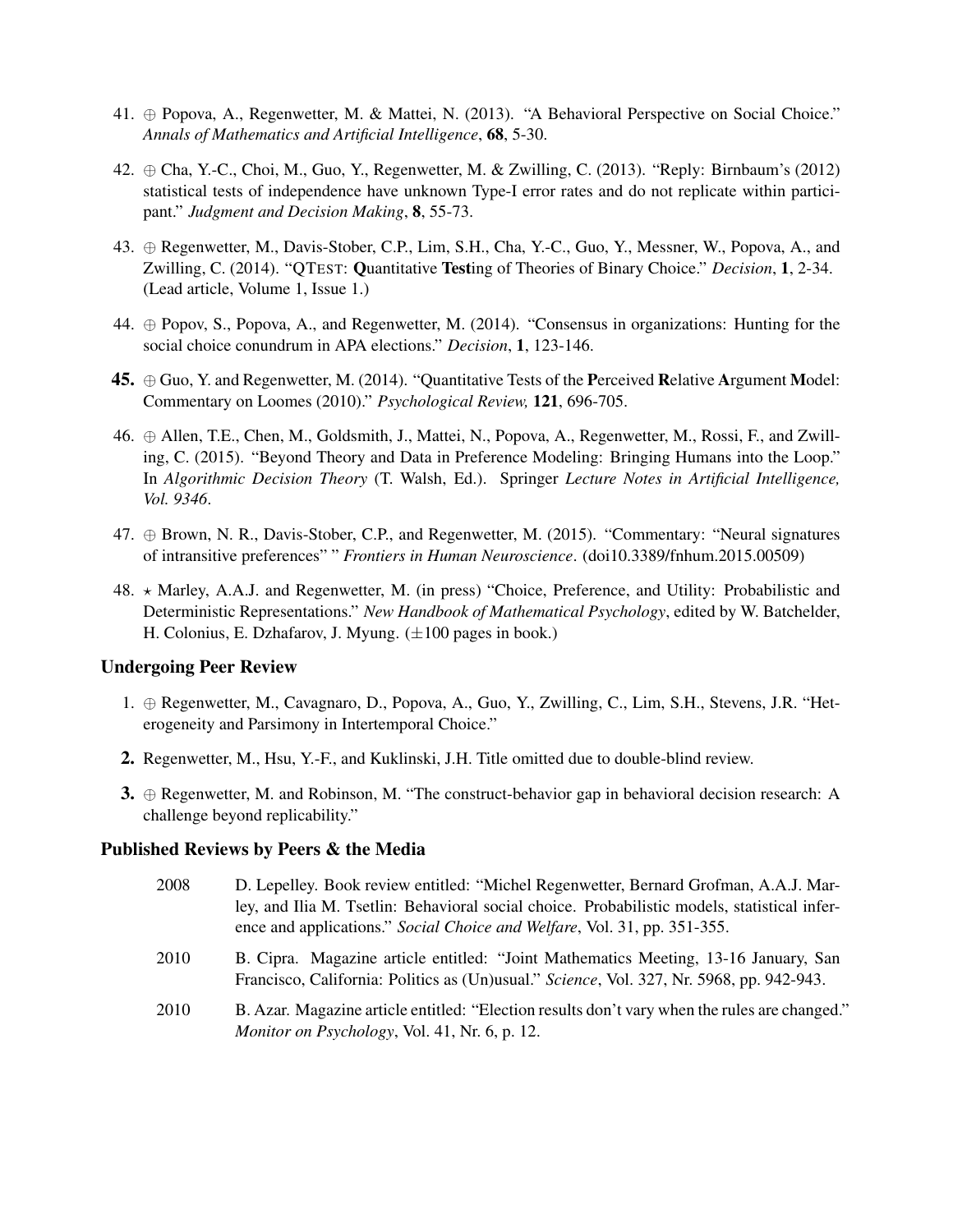### Fellowships, Scholarships and Miscellaneous Recognitions

| 1987-1991   | Education and Research Fellowship, Luxembourg Ministry of Education, Centre de Recherche<br>Publique Cours Universitaire de Luxembourg.                                                                                                                                                                                                                                                                                                 |
|-------------|-----------------------------------------------------------------------------------------------------------------------------------------------------------------------------------------------------------------------------------------------------------------------------------------------------------------------------------------------------------------------------------------------------------------------------------------|
| 1989-1991   | Foreign Student Fellowship, Deutscher Akademischer Austauschdienst (DAAD).                                                                                                                                                                                                                                                                                                                                                              |
| 1991-1994   | Research and Development Fellowship, Luxembourg Ministry of Education, Centre de<br>Recherche Publique Henri Tudor.                                                                                                                                                                                                                                                                                                                     |
| 1992-1994   | Tuition and Fees Fellowship, The Ridgefield Foundation.                                                                                                                                                                                                                                                                                                                                                                                 |
| Summer 1994 | Research Fellowship, Mathematical Behavioral Sciences, U.C. Irvine.                                                                                                                                                                                                                                                                                                                                                                     |
| Spring 1995 | Regents' Dissertation Fellowship, Office of Graduate Studies, U.C. Irvine.                                                                                                                                                                                                                                                                                                                                                              |
| Summer 1995 | Research Fellowship, Interdisciplinary Program in Public Choice, U.C. Irvine.                                                                                                                                                                                                                                                                                                                                                           |
| Summer 1995 | Research Fellowship, Mathematical Behavioral Sciences, U.C. Irvine.                                                                                                                                                                                                                                                                                                                                                                     |
| 1995        | A. Kimball Romney Award for the Outstanding Graduate Student Paper,<br>School of Social Sciences, U.C. Irvine.                                                                                                                                                                                                                                                                                                                          |
| 1995        | Outstanding Graduate Scholarship Award, School of Social Sciences, U.C. Irvine.                                                                                                                                                                                                                                                                                                                                                         |
| 1995 - 1997 | Postdoctoral Fellowship funded by NSERC Collaborative Research Grant<br>#CGP0164211 to A. A. J. Marley (and others) and by McGill University.                                                                                                                                                                                                                                                                                           |
| 1997        | Invited Participant: Irvine Workshop for Junior Mathematical Behavioral Scientists.                                                                                                                                                                                                                                                                                                                                                     |
| 2000        | Plaque from Weekend Executive MBA class at the Fuqua School of Business, with the<br>inscription: "With grateful appreciation for your efforts on our behalf during the conduct<br>of WBA 311, Probability and Statistics. Many thanks for your patience, humor and as-<br>sistance during those occasionally dark days, and a very special thanks for the extra help<br>you made available to those of us (most of us) who needed it." |
| 2001-2002   | Scholar in Residence, Center for the Study of Democracy, U.C. Irvine (December 17,<br>2001 - January 5, 2002).                                                                                                                                                                                                                                                                                                                          |
| 2007        | Behavioral Social Choice rated "Outstanding Academic Title" by Choice Magazine.                                                                                                                                                                                                                                                                                                                                                         |
| 2007-2008   | Associate, Center for Advanced Study, University of Illinois.                                                                                                                                                                                                                                                                                                                                                                           |
| 2008        | Guest Professor, Sonderforschungsbereich 504, Universität Mannheim (Summer 2008).                                                                                                                                                                                                                                                                                                                                                       |
| 2008-2009   | Research Fellow, Center for Adaptive Behavior and Cognition, Max Planck Institute for<br>Human Development, Berlin.                                                                                                                                                                                                                                                                                                                     |
| 2009        | Grant designated an Arnold O. Beckman Research Award.                                                                                                                                                                                                                                                                                                                                                                                   |
| 2010        | List of teachers ranked as excellent by their students, Spring 2010 (Psychology 534).                                                                                                                                                                                                                                                                                                                                                   |
| 2010        | List of teachers ranked as excellent by their students, Spring 2010 (Psychology 593).                                                                                                                                                                                                                                                                                                                                                   |
| 2011        | Grant designated an Arnold O. Beckman Research Award.                                                                                                                                                                                                                                                                                                                                                                                   |
| 2012        | Scalable Research Challenge (SRC) 2012 award (with doctoral student Chris Zwilling)<br>from The Institute for Computing in the Humanities, Arts, and Social Science (I-CHASS)<br>and the National Center for Super-Computing Applications (NCSA).                                                                                                                                                                                       |
| 2012-2013   | Extreme Science and Engineering Discovery Environment (XSEDE) start-up allocation                                                                                                                                                                                                                                                                                                                                                       |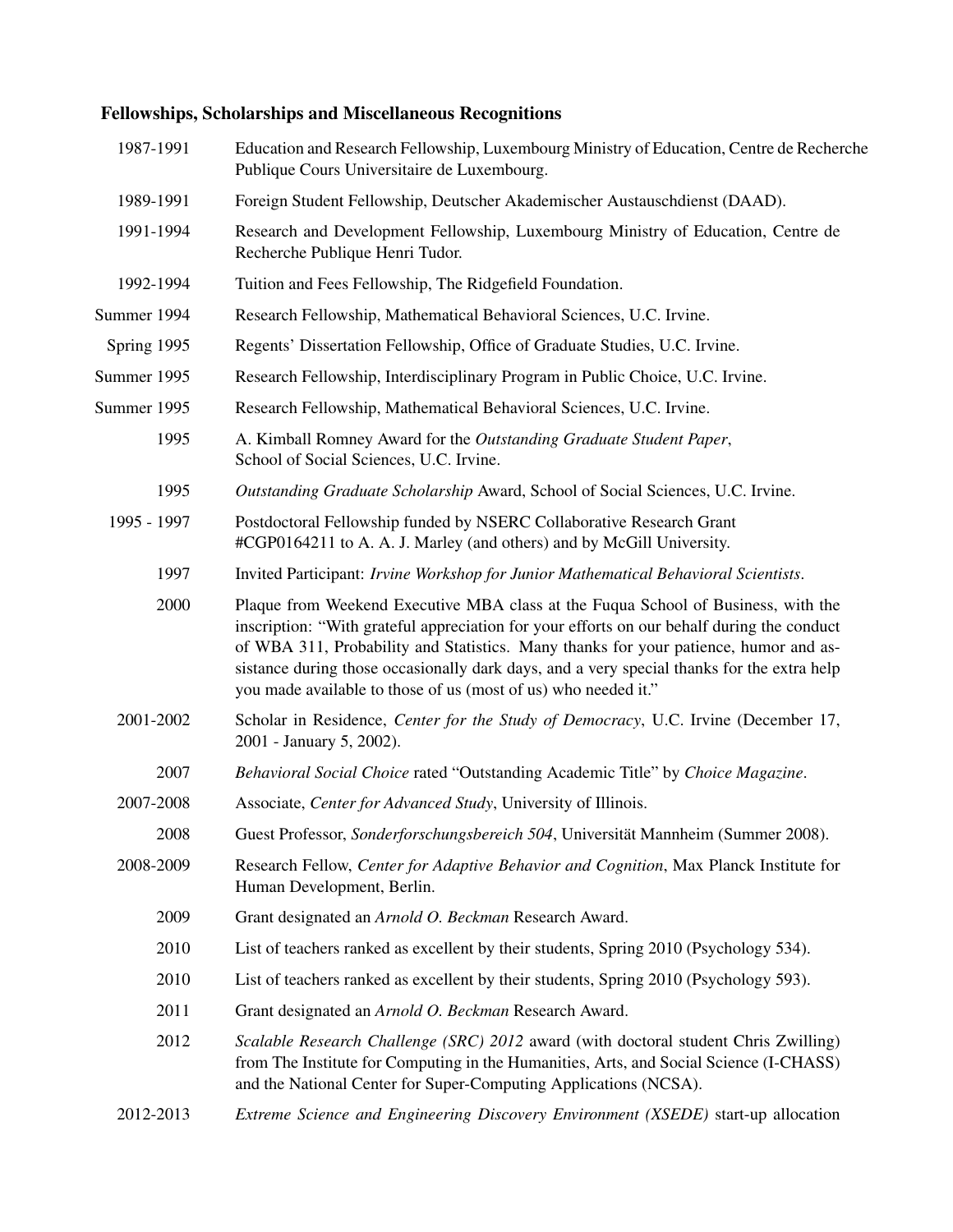|           | award SES120010 (PI: Regenwetter) "Testing Multiple Specifications of Theories of De-<br>cision Making," (30,000 service units, 12 months technical support) on <i>Blacklight</i> at Pitts-<br>burg Supercomputing Center. $(1 \text{ service unit} = 1 \text{ CPU-hour}).$                                                                |
|-----------|--------------------------------------------------------------------------------------------------------------------------------------------------------------------------------------------------------------------------------------------------------------------------------------------------------------------------------------------|
| 2012      | Winner of the first international Exeter Prize for Research in Experimental Economics,<br>Decision Theory and Behavioral Economics, for Regenwetter, M., Dana, J. & Davis-<br>Stober, C. (2011). "Transitivity of preferences." Psychological Review, 118, 42-56.                                                                          |
| 2012      | List of teachers ranked as excellent by their students, Spring 2012 (Psychology 534).                                                                                                                                                                                                                                                      |
| 2012      | List of teachers ranked as excellent by their students, Fall 2012 (Psychology 593).                                                                                                                                                                                                                                                        |
| 2013-2014 | Extreme Science and Engineering Discovery Environment (XSEDE) full allocation award<br>SES130016 (PI: Regenwetter) "Testing Multiple Specifications of Theories of Decision<br>Making," (450,000 service units, 12 months technical support), on <i>Blacklight</i> at Pittsburg<br>Supercomputing Center. (1 service unit $= 1$ CPU-hour). |
| 2013      | List of teachers ranked as excellent by their students, Spring 2013 (Psychology 534).                                                                                                                                                                                                                                                      |
| 2014      | List of teachers ranked as excellent by their students, Spring 2014 (Psychology 534).                                                                                                                                                                                                                                                      |
| 2014      | List of teachers ranked as excellent by their students, Fall 2014 (Psychology 593).                                                                                                                                                                                                                                                        |
| 2015      | Extreme Science and Engineering Discovery Environment (XSEDE) additional full allo-<br>cation award SES130016 (PI: Regenwetter, renewal) "Testing Multiple Specifications of<br>Theories of Decision Making," (294,926 service units), on Blacklight at Pittsburg Super-<br>computing Center. (1 service unit $= 1$ CPU-hour).             |
| 2015      | List of teachers ranked as excellent by their students, Spring 2015 (Psychology 534).                                                                                                                                                                                                                                                      |

## Grants  $\geq$  \$15K

| 1998-2002 | Probabilistic Models of Social Choice, National Science Foundation, SBR # 97-30076 (PI:<br>M. Regenwetter), awarded by Methodology, Measurement and Statistics Program. Collabo-<br>rative research with B. Grofman and A. A. J. Marley (PI: B. Grofman, U.C. Irvine, seperate<br>budget), \$114,998.                              |
|-----------|------------------------------------------------------------------------------------------------------------------------------------------------------------------------------------------------------------------------------------------------------------------------------------------------------------------------------------|
| 1999-2001 | Random Utility 2000. National Science Foundation, SBR #98-18756 (PI: M. Regenwetter,<br>Co-PI: A. Pekeč), awarded by Decision, Risk and Management Science Program, \$30,000.                                                                                                                                                      |
| 2002      | Mixture Models and Random Utility Models for Individual and Group Decision Making.<br>Research Grant from University Research Board of the University of Illinois at Urbana-<br>Champaign, \$27,043.                                                                                                                               |
| 2003      | Pilot Study: Probabilistic Analysis of American Psychological Association Election Ballots.<br>Research Grant from University Research Board of the University of Illinois at Urbana-<br>Champaign, \$20,443.                                                                                                                      |
| 2004-2008 | Quantitative Methods of Behavioral Research, National Institute of Mental Health, # 5 T32<br>MH014257-30 (revised) (PI: M. Regenwetter), awarded by the National Institutes of Health.<br>Training grant to the Quantitative Division at the Department of Psychology, University of<br>Illinois at Urbana-Champaign, \$1,025,828. |
| 2005-2008 | Testing Transitivity and Related Axioms of Preference for Individuals and Small Groups.<br>AFOSR # FA9550-05-1-0356 (PI: M. Regenwetter), awarded by the Air Force Office of<br>Scientific Research, Perception and Cognition Program, \$320,985.                                                                                  |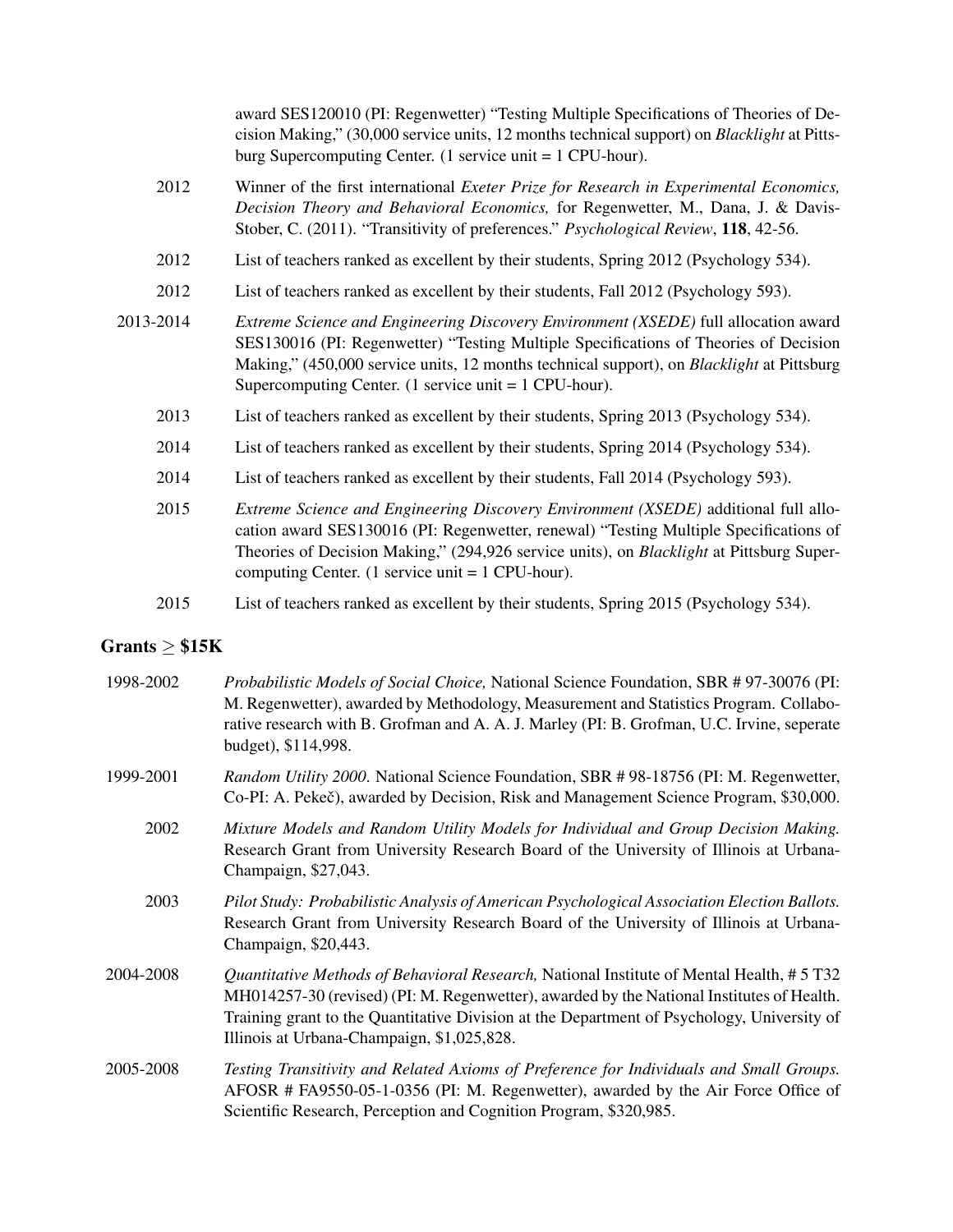| 2007-2008 | The Role of Cognitive Aging in Choice Behavior: A Pilot Study, Pilot Grant Program of<br>the University of Illinois Center for Healthy Minds # PHS 1 P30 AG023101 (funded by the<br>National Institutes of Aging), \$15,000.                             |
|-----------|----------------------------------------------------------------------------------------------------------------------------------------------------------------------------------------------------------------------------------------------------------|
| 2008-2013 | A Quantitative Behavioral Framework for Individual and Social Choice, National Science<br>Foundation, SES # 08-20009 (PI: M. Regenwetter), awarded by Decision, Risk and Man-<br>agement Science Program, \$381,517.                                     |
| 2009-2010 | Probabilistic Specification and Empirical Tests of Lexicographic Decision Rules, Arnold<br>O. Beckman Research Award from University Research Board of the University of Illinois<br>at Urbana-Champaign, approx. \$18,500.                              |
| 2011-2012 | Rationality and Irrationality of Decision Making under Uncertainty, Arnold O. Beckman<br>Research Award from University Research Board of the University of Illinois at Urbana-<br>Champaign, approx. \$22,620.                                          |
| 2011-2013 | TransCoop Project: A Quantitative Analysis of Heuristics and Discounting Models of In-<br>tertemporal Choice (PI: J. R. Stevens), awarded by the Alexander von Humboldt Founda-<br>tion, Germany, EUR 50,122.                                            |
| 2011-2015 | A Quantitative Analysis of Heuristics and Discounting Models of Intertemporal Choice,<br>National Science Foundation, SES #10-62045 (PI: M. Regenwetter), awarded by Decision,<br>Risk and Management Science Program, \$485,112.                        |
| 2012-2015 | ICES: Small: Collaborative Proposal: Robust Preference Aggregation, National Science<br>Foundation, CCF # 12-16016 (PI: M. Regenwetter), awarded by Interface between Com-<br>puter Science and Economics & Social Sciences Program, \$52,672.           |
| 2015-2017 | Collaborative Research: Invariants of Decision Making, National Science Foundation,<br>SES #14-59699 (PI: M. Regenwetter) & SES #14-59866 (PI: Clintin Davis-Stober), awarded<br>by Decision, Risk and Management Science Program, \$499,988 (combined). |

### $Grants < $15K$

| 1999-2001 | Random Utility 2000 conference/workshop supported by the Fuqua School of Business at<br>Duke University (Organizers M. Regenwetter and A. Pekeč), \$6,000.                                                                                                                                   |
|-----------|----------------------------------------------------------------------------------------------------------------------------------------------------------------------------------------------------------------------------------------------------------------------------------------------|
| 2000      | Random Utility 2000 conference/workshop supported by Center for International Business<br><i>Education and Research</i> at Duke University (Organizers M. Regenwetter and A. Pekeč),<br>\$5,000.                                                                                             |
| 2000      | International conference travel award, awarded by the Center for International Business Ed-<br><i>ucation and Research</i> at Duke University to present a talk at the 2000 biannual conference<br>on Ordinal and Symbolic Data Analysis at the Free University of Brussels, \$1,000.        |
| 2000      | International conference travel award, awarded by the Center for International Business<br><i>Education and Research</i> at Duke University to deliver an invited plenary lecture at the<br>2000 annual meeting of the European Mathematical Psychology Group, Universität Graz,<br>\$1,000. |
| 2002      | Conference travel award of the University of Illinois at Urbana-Champaign Scholars' Travel<br>Fund for attendance and presentation of research at the annual meeting of the <i>Public Choice</i><br>Society and the Economic Science Association, in San Diego, \$520.                       |
| 2002      | International travel award of the University of Illinois at Urbana-Champaign Scholars'                                                                                                                                                                                                       |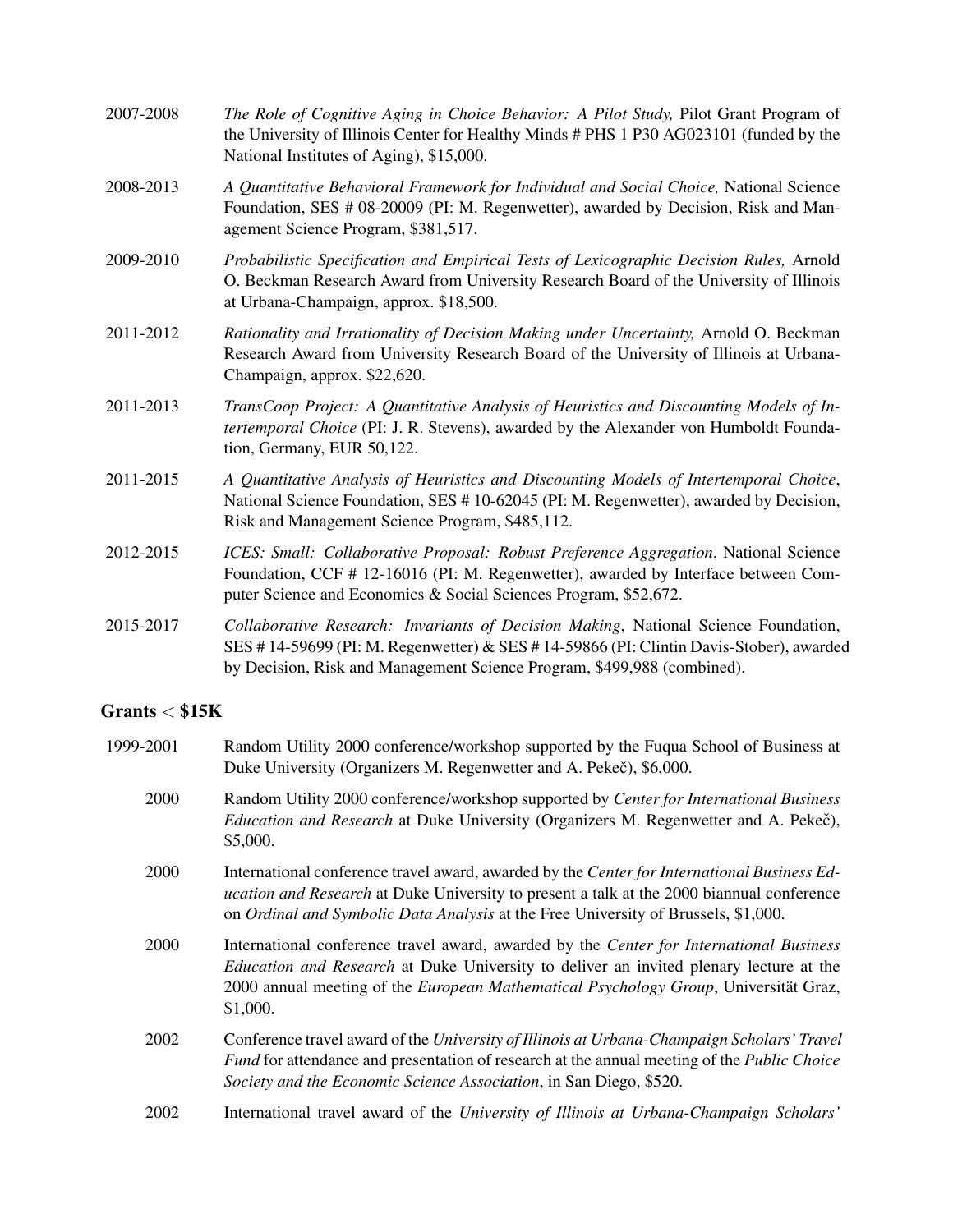|                       | Travel Fund award for an invited talk at the annual meeting of the <i>European Mathemat</i> -<br>ical Psychology Group, at the International University Bremen, \$1,430.                                                                              |
|-----------------------|-------------------------------------------------------------------------------------------------------------------------------------------------------------------------------------------------------------------------------------------------------|
| 2003                  | Conference travel award of the University of Illinois at Urbana-Champaign Scholars' Travel<br>Fund for attendance and presentation of research at the annual meeting of the Society for<br>Mathematical Psychology, at Weber State University, \$580. |
| 2004                  | Axiom Testing via Mixture Models: A Pilot Study on the Transitivity Axiom. Research Grant<br>from University Research Board of the University of Illinois at Urbana-Champaign, \$8,996.                                                               |
| <b>Personal</b>       |                                                                                                                                                                                                                                                       |
| Date of Birth         | Sep. 26, 1966 in Luxembourg, Grand-Duchy of Luxembourg.                                                                                                                                                                                               |
| Citizenship           | Grand-Duchy of Luxembourg. (Permanent Resident of the USA.)                                                                                                                                                                                           |
| <b>Education</b>      |                                                                                                                                                                                                                                                       |
| 1995                  | Ph.D. in Social Sciences w. concentration in Mathematical Behavioral Sciences, U.C. Irvine.                                                                                                                                                           |
| Dissertation          | Random Utility Representations and Probabilistic Models of Subset Choice<br>and Ranking Data. (Prof. J.-Cl. Falmagne, chair)                                                                                                                          |
| 1993                  | M.A. in Social Sciences, U.C. Irvine.                                                                                                                                                                                                                 |
| 1991<br>Diplom Thesis | Diplom in Experimental Psychology, Universität Bonn (w. highest grade).<br>Multinomial Modeling of Cognitive Processes in the 'Memory' Game.                                                                                                          |
| 1990                  | Vordiplom in Mathematics, Universität Bonn (with highest grade).                                                                                                                                                                                      |
| 1988                  | Vordiplom in Psychology, Universität Bonn (with highest grade).                                                                                                                                                                                       |
|                       |                                                                                                                                                                                                                                                       |

up to 1985 École Primaire and Lycée (Section Classique, Mathématiques et Sciences), Grand-Duchy of Luxembourg.

### Employment History

| Since 2007    | Professor of Psychology and Political Science, Quantitative Division, Department of Psy-<br>chology and Department of Political Science, University of Illinois at Urbana-Champaign.                                                                                                                                                                                                                                        |
|---------------|-----------------------------------------------------------------------------------------------------------------------------------------------------------------------------------------------------------------------------------------------------------------------------------------------------------------------------------------------------------------------------------------------------------------------------|
|               | Courses taught: Behavioral Social Choice, graduate seminar. How to test theories of<br>decision making: Recent Advances, graduate seminar. Models of Decision and Choice,<br>graduate course. Mathematical Formulations in Psychological Theory, joint undergradu-<br>ate and graduate course. <i>Introduction to Statistics</i> , undergraduate course. <i>Psychological</i><br>Statistics, advanced undergraduate course. |
| $2003 - 2007$ | Associate Professor (with tenure) of Psychology and Political Science, Quantitative Di-<br>vision, Department of Psychology and Department of Political Science, University of<br>Illinois at Urbana-Champaign.                                                                                                                                                                                                             |
|               | Courses taught: <i>Introduction to Behavioral Social Choice Research</i> , graduate seminar.<br>Introduction to Statistics, undergraduate course. Psychological Statistics, advanced un-<br>dergraduate course.                                                                                                                                                                                                             |
| $2001 - 2003$ | Assistant Professor of Psychology and Political Science, Quantitative Division, Depart-<br>ment of Psychology and Department of Political Science, University of Illinois at Urbana-<br>Champaign.                                                                                                                                                                                                                          |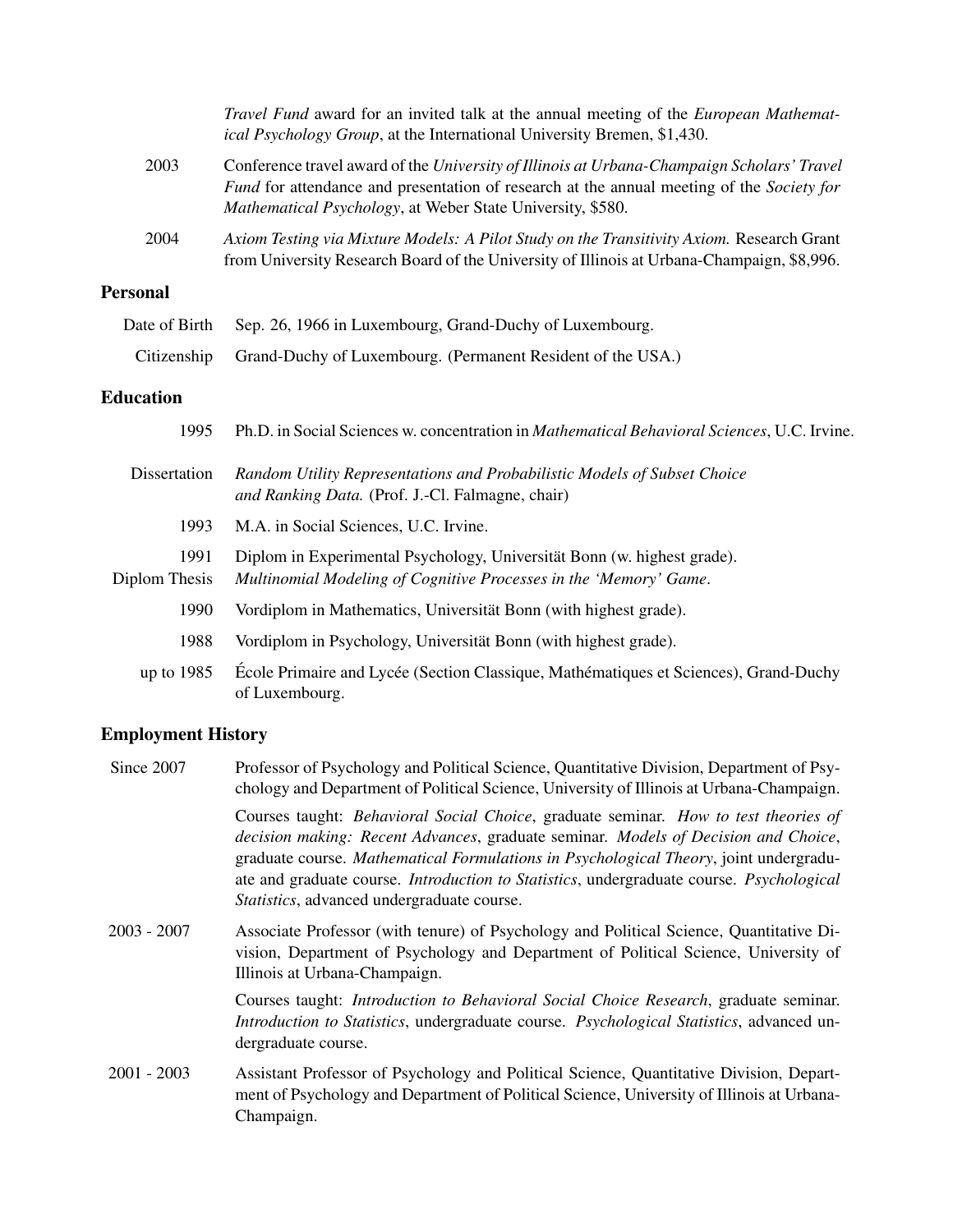|             | Courses taught: <i>Mathematical Formulations in Psychological Theory</i> , joint undergraduate<br>and graduate course. <i>Introduction to Statistics</i> , undergraduate course.          |
|-------------|-------------------------------------------------------------------------------------------------------------------------------------------------------------------------------------------|
| 1997 - 2001 | Assistant Professor of Business Administration, Decision Sciences Group, The Fuqua<br>School of Business, Duke University.                                                                |
|             | Courses taught: <i>Probability and Statistics</i> , Fuqua Daytime MBA and Weekend Executive<br>MBA programs.                                                                              |
| 1995 - 1997 | Postdoctoral Fellow with Prof. A. A. J. Marley, McGill University.                                                                                                                        |
| 1995        | Teaching Assistant for undergraduate statistics, U.C. Irvine                                                                                                                              |
| Fall 1994   | Research Assistant for Prof. J.-Cl. Falmagne in the project "Stochastic Learning Paths in<br>Knowledge Spaces." Mathematical Behavioral Sciences, U.C. Irvine.                            |
| 1991-1994   | Researcher. Research project on Computer Simulations in Education, Luxembourg Min-<br>istry of Education and Centre de Recherche Publique Henri Tudor.                                    |
| 1987-1991   | Research Assistant. Research project on Dynamic Systems and Complex Problem Solv-<br>ing, Ministry of Education and Centre de Recherche Publique au Cours Universitaire de<br>Luxembourg. |
| 1986-1987   | Research Assistant. Department of Psychology (Methodology Division), Universität Bonn.                                                                                                    |
|             |                                                                                                                                                                                           |

### Service

| <b>Division Coordinator</b> | Quantitative Division, Department of Psychology, University of Illinois at Urbana-<br>Champaign (2006 - 2008, 2009-2012, 2014-present).                                                                                                                                                                                                                                                                                                                                                               |
|-----------------------------|-------------------------------------------------------------------------------------------------------------------------------------------------------------------------------------------------------------------------------------------------------------------------------------------------------------------------------------------------------------------------------------------------------------------------------------------------------------------------------------------------------|
| <b>Guest Editor</b>         | Management Science (2003, Invited AE, 1 paper).<br>Journal of Mathematical Psychology (2004-2006, w. Jean-Paul Doignon, special double issue<br>in honor of Jean-Claude Falmagne).                                                                                                                                                                                                                                                                                                                    |
| <b>Editorial Board</b>      | Associate Editor, Journal of Mathematical Psychology (2003 - present).<br>Associate Editor, Frontiers in Quantitative Psychology and Measurement (2009 - present).<br>Associate Editor, Research & Politics (2013 - present).<br>Consulting Editor, Perspectives on Psychological Science (2007 - 2009).<br>Consulting Editor, <i>Experimental Psychology</i> (2007 - present).<br>Consulting Editor, <i>Psychological Methods</i> (2011 - 2013).<br>Editorial Board, <i>Decision</i> (2015-present). |
| Referee                     | Journal Articles:<br>Acta Psychologica;<br><b>American Political Science Review;</b><br>American Journal of Political Science;<br>Annals of Mathematics and Artifical Intelligence;<br><b>Behavior Research Methods;</b><br>Child Development;<br>Chinese Journal of Psychology;<br>Cognitive Psychology;<br>Cognitive Science;<br>Decision;<br>Decision Analysis;<br>Discrete Applied Mathematics;                                                                                                   |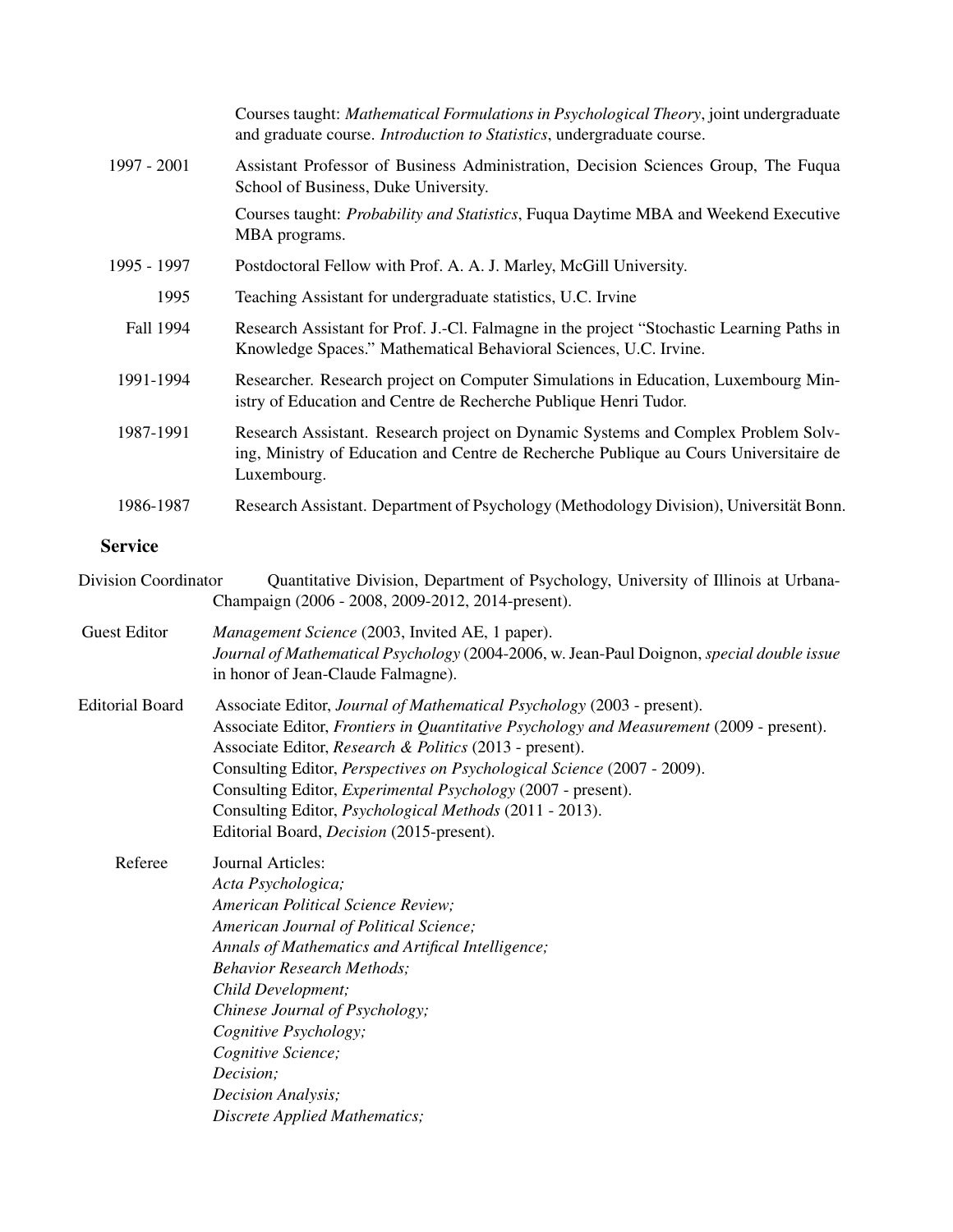|                      | Group Decision and Negotiation;                                                            |
|----------------------|--------------------------------------------------------------------------------------------|
|                      | International Journal of Uncertainty, Fuzziness and Knowledge-Based Systems;               |
|                      | Experimental Psychology;                                                                   |
|                      | <b>ISRN Mathematical Physics;</b>                                                          |
|                      | Journal of Applied Probability;                                                            |
|                      | Journal of Behavioral Decision Making;                                                     |
|                      | Journal of Experimental Psychology: General;                                               |
|                      | Journal of Mathematical Psychology;                                                        |
|                      | Judgment and Decision Making;                                                              |
|                      | <b>Medical Decision Making;</b>                                                            |
|                      | Management Science;                                                                        |
|                      | <b>Mathematical Social Sciences;</b>                                                       |
|                      | Naval Research Logistics;                                                                  |
|                      | NeuroPsychoEconomics;                                                                      |
|                      | <b>Operations Research;</b>                                                                |
|                      | Organizational Behavior and Human Decision Processes;                                      |
|                      | Perspectives on Psychological Science;                                                     |
|                      | Political Behavior;                                                                        |
|                      | Psychological Review;                                                                      |
|                      | Psychological Science;                                                                     |
|                      | Psychometrika;                                                                             |
|                      | Psychonomic Bulletin and Review;                                                           |
|                      |                                                                                            |
|                      | Psychological Methods;                                                                     |
|                      | Public Choice;                                                                             |
|                      | Public Opinion Quarterly;                                                                  |
|                      | Science;                                                                                   |
|                      | Social Choice and Welfare;                                                                 |
|                      | Theory and Decision;                                                                       |
|                      | Wiley; Zeitschrift für Psychologie / Journal of Psychology.                                |
| Referee              | <b>Research Grant Proposals:</b>                                                           |
|                      | Air Force Office of Scientific Research;                                                   |
|                      | National Science Foundation (Decision, Risk and Management Science; Human Centered         |
|                      | Computing; Methodology, Measurement and Statistics; Network Science and Engineering);      |
|                      | Research Board of the University of Illinois at Urbana-Champaign.                          |
|                      |                                                                                            |
| Referee              | Other:                                                                                     |
|                      | Encyclopedia of Social Measurement (Academic Press).                                       |
| Colloquium Organizer | Decision Analysis Workshop, colloquium series in the Decision Sciences Area,               |
|                      | Fuqua School of Business (1998 - 2000),                                                    |
|                      | Quantitative Psychology Seminar, colloquium series at the Department of Psychology,        |
|                      | U.I. Urbana-Champaign (various semesters 2002 to present).                                 |
|                      |                                                                                            |
| Conference Organizer | Random Utility 2000: International Conference and Workshop on Random Utility               |
|                      | Theory and Probabilistic Measurement Theory (co-organized with Aleksandar Pekeč). Fuqua    |
|                      | School of Business, Duke University, August 3-8, 2000. Invited Senior Speakers: Ben-Akiva  |
|                      | (MIT), Böckenholt (Urbana-Champaign), Busemeyer (Indiana), Doignon (Brussels), Fal-        |
|                      | magne (Irvine), Fishburn (AT&T), Heyer (Halle), Huber (Duke), Iverson (Irvine), Joe (UBC), |
|                      | Koppen (Nijmegen), Luce (Irvine), Marley (McGill), McFadden (Berkeley), Niederée (Kiel),   |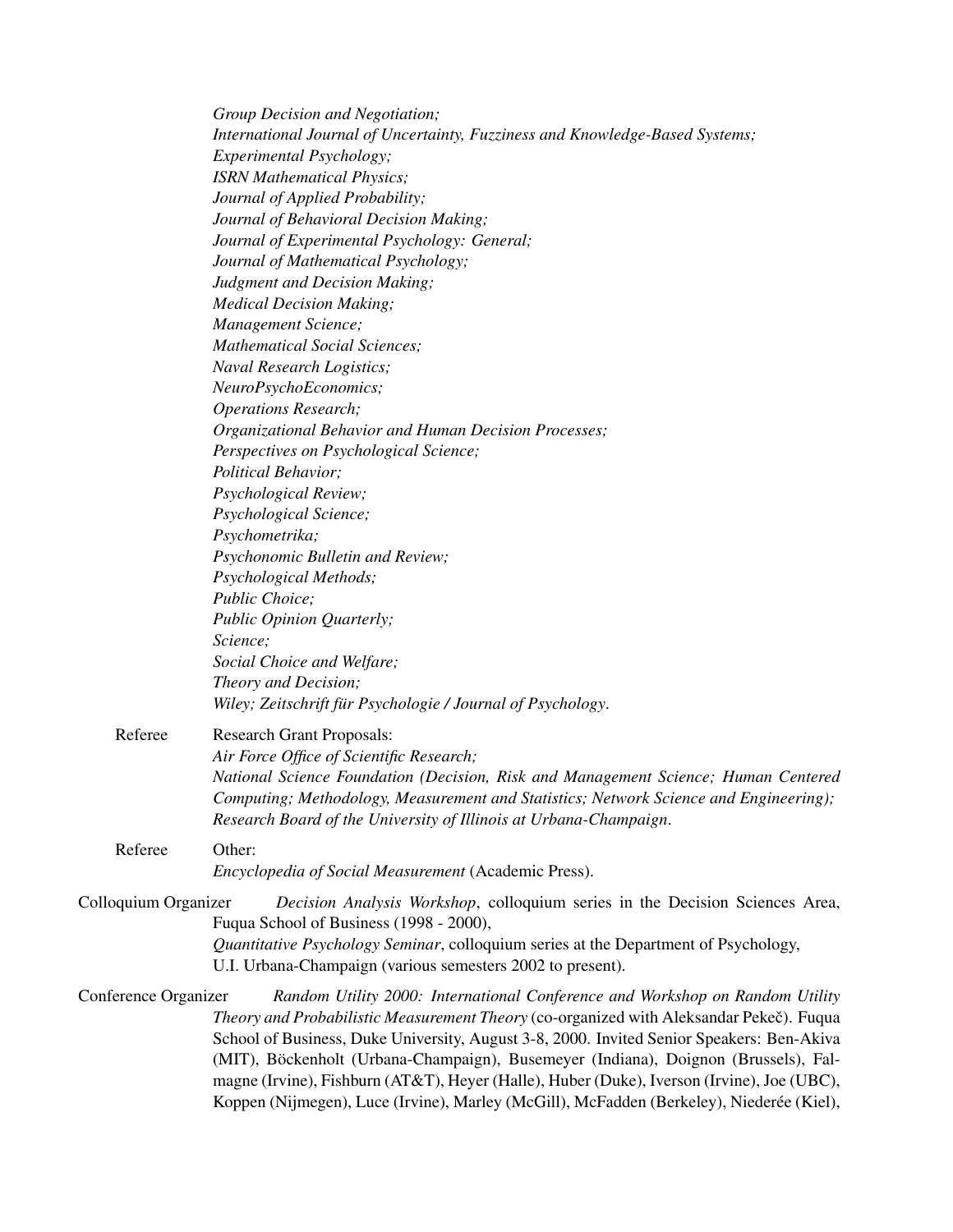Ovchinnikov (San Francisco), Roberts (Rutgers), Suck (Osnabruck), Suppes (Stanford). ¨

Annual *European Mathematical Psychology Group* meeting, September 2007, Luxembourg (co-organized with Raymond Bisdorff and others). Invited Guest Speakers: Birnbaum (Fullerton), Böckenholt (McGill), Doignon (Brussels), Erdfelder (Mannheim), Iverson (UC Irvine), Pekeč (Duke), Rieskamp (Max Planck Berlin), Roberts (Rutgers), Schweickert (Purdue), Wakker (Rotterdam).

*Testing Theories of Choice Behavior*, July 2012, Berlin (co-organized with Jeffrey Stevens). Conference and workshop at the Max Planck Institute for Human Development, Berlin. Guest Speakers: Birnbaum (Fullerton), Cavagnaro (Fullerton), Glockner (Bonn), Hey (York), Kat- ¨ sikopoulos (Berlin), Loomes (Warwick), Scholten (Lisbon), Rieskamp (Basel), Rubinstein (Tel Aviv), Wagenmakers (Amsterdam).

- Tutorial Organizer *DIMACS Tutorial on Social Choice and Computer Science* (co-organized with Kevin Chang). Center for Discrete Mathematics and Theoretical Computer Science, Rutgers University, May 10-14, 2004.
- Festschrift Organizer *Festschrift in Honor of Jean-Claude Falmagne* (co-organized with Chris Doble). Add-on meeting to the annual meeting of the Society for Mathematical Psychology, University of Michigan, August 1-2, 2004.

*Tribute to R. Duncan Luce (1925-2012)* (co-organized with Elke Weber, Columbia University). Society for Judgment and Decision Making, annual meeting, Toronto, November 15-18, 2013. Speakers: Elke Weber (Columbia), Michel Regenwetter (Illinois), Robyn Keller (Irvine), George Wu (Chicago), Michael H. Birnbaum (Fullerton), James Townsend (Indiana), Barbara Mellers (Pennsylvania), David H. Krantz (Columbia), Ragnar Steingrimsson, Steve Link (McMasters), Carolyn Scheer Luce.

*Symposium in Honor of Jean-Claude Falmagne* (co-organized with Jürgen Heller and Jean-Paul Doignon). Plenary symposium at the annual meeting of European Mathematical Psychology Group, University of Tübingen, July 30, 2014.

Session Organizer and Chair Institute for Operations Research and the Management Sciences (spring 1998). Session on *Random Utility Models*. Invited speakers: Fishburn (AT&T), Falmagne (U.C. Irvine).

> Psychometric Society and Classification Society of North America (annual meeting, 1998). Session on *Recent Developments in Probabilistic Choice Modeling*. Invited speakers: Gonzalez-Vallejo (Ohio U.), Rotondo & Chaturvedi (AT&T), Busemeyer & Roe (Indiana).

> Society for Mathematical Psychology (annual meeting, summer 1999). Session on *History and current developments related to probabilistic choice and measurement*. Invited Speakers: Chabot (McGill), Falmagne (U.C. Irvine), Ovchinnikov (C.S.U. San Francisco), Zhang (U. Michigan).

> European Mathematical Psychology Group (annual meeting, summer 2006). Symposium on *Transitive or Intransitive Preference*. Invited Speakers: Doignon (Brussels), Davis-Stober (U.I. Urbana-Champaign).

> Institute for Operations Research and the Management Sciences (fall 2007). Session on *Testing Decision Theories and Decision Axioms*. Invited speakers: Clintin Davis-Stober (U.I. Urbana-Champaign), William Messner (U.I. Urbana-Champaign).

Program Committee Society for Judgment and Decision Making (annual conference, 2008-2012).

European Mathematical Psychology Group (annual conference, 2014).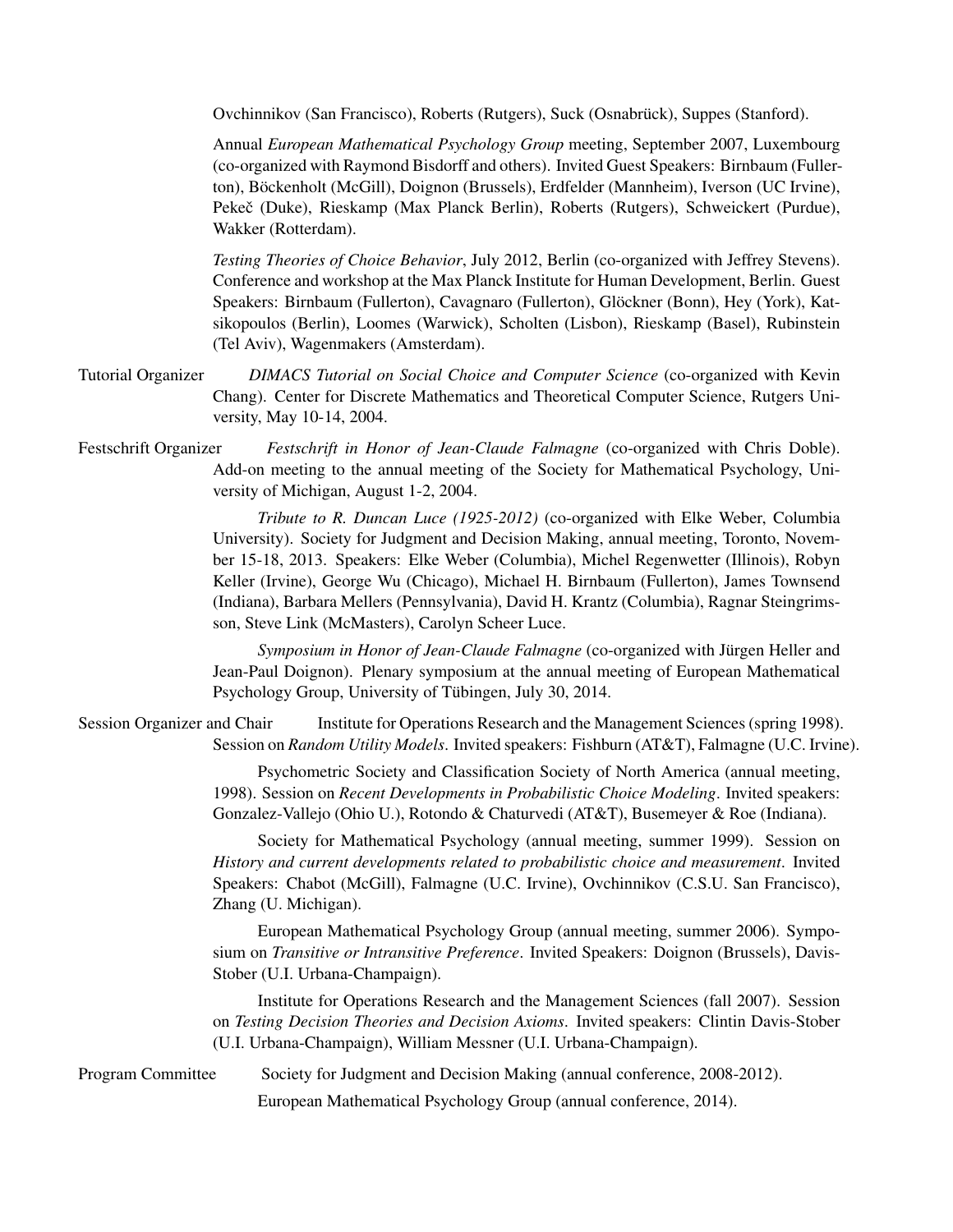Program Chair Society for Judgment and Decision Making (annual conference, fall 2010).

Psychology Department Committees Quantitative Psychology Search Committee (2002); Graduate Admissions Committee (2002 - 2005); Undergraduate Studies Committee (2005 - 2006); Advisory Committee to the Department Head (2006 - 2008, 2009-2012, 2014-present).

Political Science Dept. Committees Formal Theory and Empirical Methodology Committee (2001 - present).

College Committees College of Liberal Arts and Sciences Awards Committee (2005 - 2007).

University Committees University Fullbright Interview Committee (2010 - 2011).

### Invited Conference Presentations

- 1994 International Conference on Combinatorics in the Behavioral Sciences, Institute for Mathematical Behavioral Sciences, U.C. Irvine.
- 1995 Canadian Mathematical Society 50th Annniversary winter meeting, Vancouver.
- 1996 Conference on Elections in Australia, Ireland and Malta under the Single Transferable Vote, Laguna Beach.
- 1999 Mini-Workshop: Mathematical and Computational Approaches to Elections, Center for Discrete Mathematics and Theoretical Computer Science, Rutgers University.

Annual meeting, Society for Mathematical Psychology, U.C. Santa Cruz (Symposium on professional development).

2000 Joint Mathematics Meetings, Special Session: Mathematical Aspects of Consensus Theory, Washington, D.C.

Plenary address for the *Young Investigator Award*, annual meeting of the Society for Mathematical Psychology, Queens University.

Plenary lecture, annual meeting of the European Mathematical Psychology Group, Universität Graz.

- 2001 Mini-Conference on Mathematical Psychology, Department of Psychology, Purdue University.
- 2002 Plenary presentation, annual meeting of the European Mathematical Psychology Group, International University of Bremen (Symposium on Probabilistic Models of Choosing and Ranking).

The Purdue Winer Memorial Lectures, Department of Psychology, Purdue University.

2003 Workshop on Information Aggregation in Decision Making, University of Maryland.

Biannual meeting on Ordinal and Symbolic Data Analysis, U.C. Irvine.

The Purdue Winer Memorial Lectures, Department of Psychology, Purdue University.

2004 Invitational meeting on Analysis and Design of Electoral Systems, Mathematisches Forschungsinstitut Oberwolfach.

6<sup>th</sup> Invitational Choice Symposium, Estes Park.

The Purdue Winer Memorial Lectures, Department of Psychology, Purdue University.

2006 Cognition and Decision Program Review, Air Force Office of Scientific Research (with C. Davis-Stober, presented by CDS).

Coombs Memorial Lecture, Department of Psychology, University of Michigan.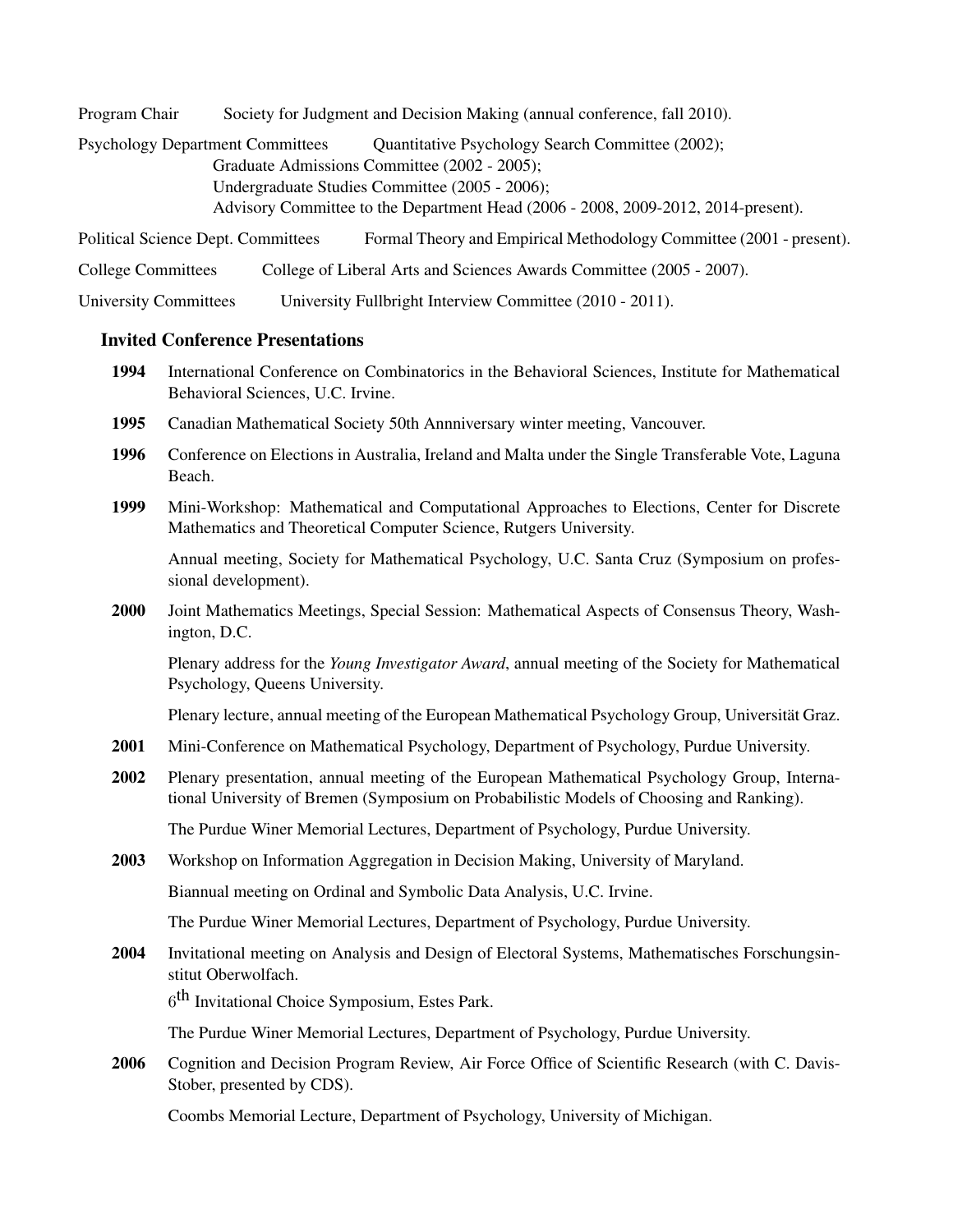Workshop on Decision Modeling and Behavior in Uncertain and Complex Environments, University of Arizona.

Workshop on Polyhedral Combinatorics of Random Utility, Center for Discrete Mathematics and Theoretical Computer Science, Rutgers University.

Workshop on Voting Theory and Preference Modelling, Laboratoire d'Analyse et Modelisation de ´ Systèmes pour d'Aide à la Décision, Université Paris Dauphine and Center for Discrete Mathematics and Theoretical Computer Science, Rutgers University.

- 2007 Cognition and Decision Program Review, Air Force Office of Scientific Research.
- 2008 Cognition and Decision Program Review, Air Force Office of Scientific Research.

Formal Models of Memory, Judgment, & Decision Making, University of Mannheim.

- 2009 Dutch Social Choice Group, University of Tilburg (two presentations).
- 2010 American Mathematical Society, Special Session on Voting Theory at the 2010 Joint Mathematics Meeting, San Francisco (with A. Popova, presented by AP).

The Purdue Winer Memorial Lectures, Department of Psychology, Purdue University.

- 2011 Structural Modeling of Heterogeneity in Discrete Choice Under Risk and Uncertainty, Center for the Economic Analysis of Risk, Georgia State University.
- 2012 International Symposium on Artificial Intelligence and Mathematics, Fort Lauderdale.

Judgment Aggregation: Computational Perspectives, University of Luxembourg.

Workshop on Noise and Imprecision in Individual and Interactive Decision-Making, University of Warwick.

Workshop on Social Choice: Theory and Practice, Neural Information Processing Systems Foundation, Lake Tahoe.

2014 IMBS Conference on Meaningfulness and Learning Spaces: A Tribute to the work of Jean-Claude Falmagne, Institute for Mathematical Behavioral Sciences, U.C. Irvine.

Symposium in honor of Jean-Claude Falmagne, founder of the EMPG, for his 80th birthday, European Mathematical Psychology Group meeting, Universität Tübingen.

2015 IMBS Conference on Behavioral Social Choice: A Tribute to Bernard Grofman for his 70th birthday, Institute for Mathematical Behavioral Sciences, U.C. Irvine.

2016 New Directions in Political Persuasion, Laguna Beach. (January 2016) Foundations of Utility and Risk bi-annual international conference, Warwick. (June 2016)

### Invited Talks in Academic Departments

- 1993 Cognitive Psychology Colloquium, Universität Bonn.
- 1994 Quantitative Psychology Colloquium, U.I. Urbana-Champaign.
- 1995 Research group of Dr. G. Gigerenzer, Dept. of Psychology, University of Chicago.

Research group of Dr. A.A.J. Marley, Dept. of Psychology, McGill University.

Cognitive Psychology Colloquium, Universität Bonn.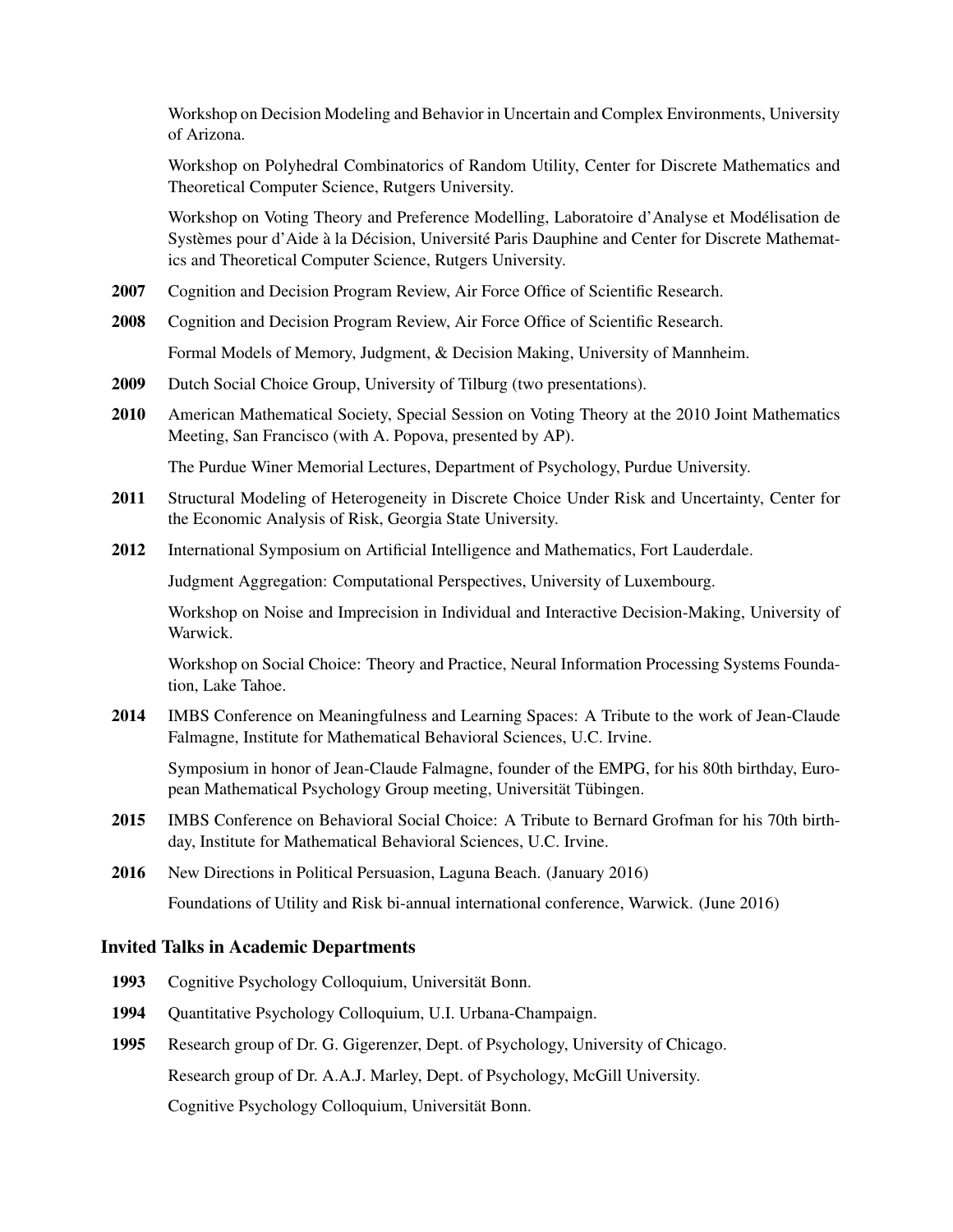1996 Cognitive Psychology Colloquium, DePaul University.

Statistics Colloquium, Department of Mathematics and Statistics, Université Laval.

Research Group on Decision Aid and Preference Modeling, Departments of Mathematics and of Operations Research, Free University of Brussels.

Contact group in Decision Making, Department of Mathematics, Free University of Brussels.

1997 Decision Analysis Workshop, Decision Sciences Group, The Fuqua School of Business, Duke University.

Cognitive Psychology Colloquium, University of Maryland at College Park.

- 1998 Cognitive Bag Lunch, UNC Chapel-Hill.
- 1999 Department of Psychology, University of Michigan. Institute for Social Research, University of Michigan. Department of Psychology, Ohio State University. Department of Psychology, U.I. Urbana-Champaign.
- 2000 Darden School of Business, University of Virginia. Cognitive Psychology Colloquium, Department of Psychology, Universität Trier. Psychology Colloquium, Department of Psychology, Universität Bonn.
- 2001 Institute for Mathematical Behavioral Sciences, U.C. Irvine.
- 2003 Workshop in Political Theory and Policy Analysis, Indiana University.
- 2005 Decision Sciences Seminar, INSEAD.
- 2006 Institute for Mathematical Behavioral Sciences, U.C. Irvine. Psychology Colloquium, Department of Psychology, Universität Heidelberg. Psychology Colloquium, Department of Psychology, Universität Mannheim. Colloquium, Applied Mathematics Unit, University of Luxembourg. Decision Processes Seminar, Wharton School of Business, University of Pennsylvania.
- 2007 Invited Inaugural Address for the *NSM Decision Lab*, Faculty of Management Sciences, University of Nijmegen,

Center for Adaptive Behavior and Cognition, Max Planck Institute for Human Development, Berlin.

- 2008 Psychology Colloquium, Department of Psychology, University of Oklahoma at Norman. Psychology Colloquium, Department of Psychology, University of Maryland at College Park. Center for Adaptive Behavior and Cognition, Max Planck Institute for Human Development, Berlin.
- 2009 Center for Adaptive Behavior and Cognition, Max Planck Institute for Human Development, Berlin. Intuitive Experts Group, Max Planck Institute for Research on Collective Goods, Bonn.
- 2011 Institute for Mathematical Behavioral Sciences, U.C. Irvine. Quantitative Psychology Colloquium, Department of Psychology, Notre Dame.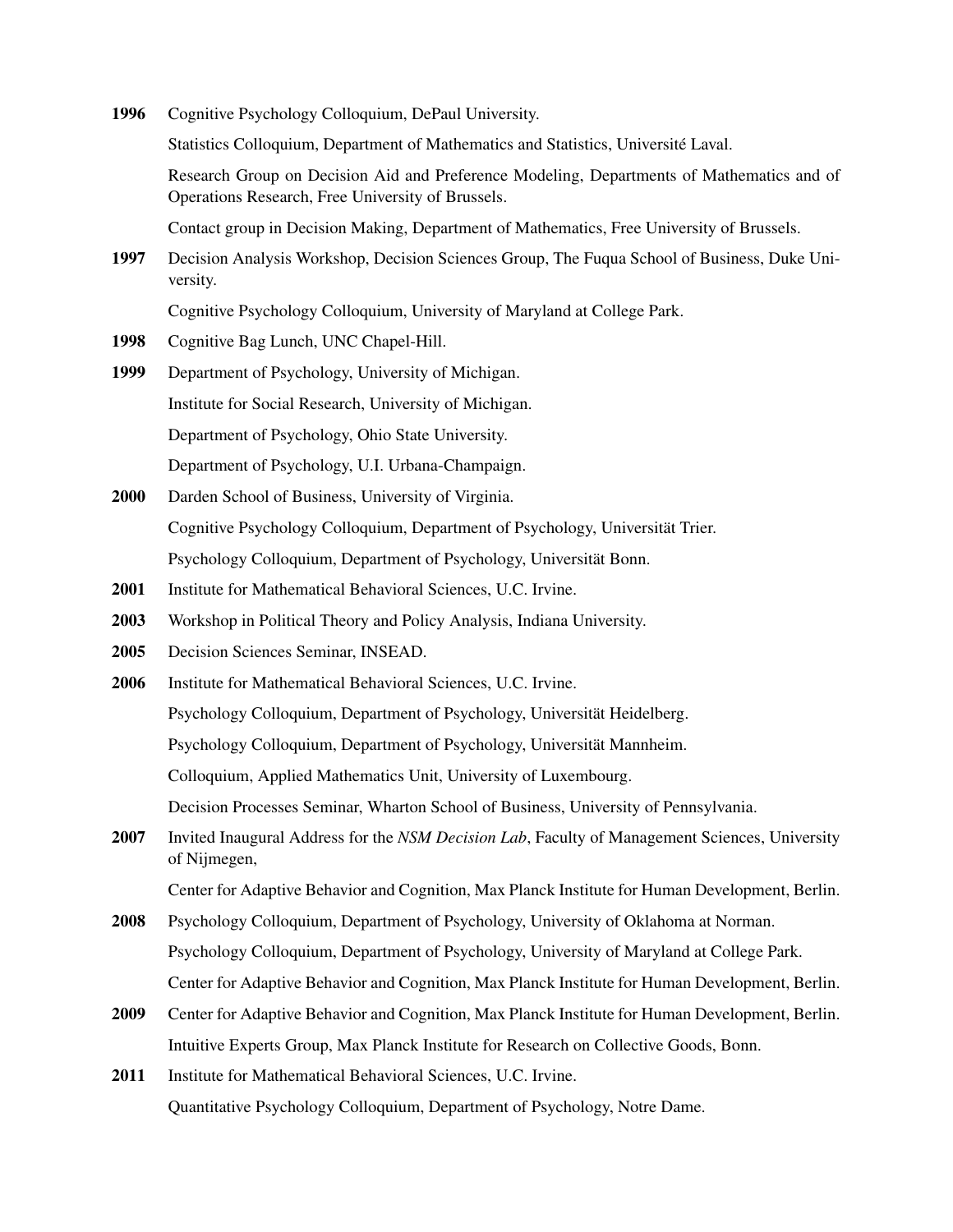Department of Mathematics, Andrews University.

- 2012 Intuitive Experts Group, Max Planck Institute for Research on Collective Goods, Bonn. Acceptance lecture, *Exeter Prize for Research in Experimental Economics, Decision Theory and Behavioral Economics*, University of Exeter.
- 2013 Center for Operations Research and Business Statistics, Faculty of Business and Economics, KU Leuven.

Intuitive Experts Group, Max Planck Institute for Research on Collective Goods, Bonn.

Quantitative Psychology, Department of Psychology, Ohio State University.

Economic Science Institute lecture, Chapman University.

Area of Management, Anderson School of Management, University of California at Riverside.

Department of Psychology, University of South Carolina.

- 2014 Quantitative Psychology, Department of Psychology, Purdue University. Department of Psychology, University of South Carolina.
- 2015 Department of Psychology, National Taiwan University. Statistical Sciences Institute, Academia Sinica, Taipei.

### Invited Public Lectures

2009 Internationales Begegnungszentrum der Wissenschaft, Berlin.

#### Regular Conference Presentations

- 1992 Annual meeting, European Mathematical Psychology Group, the Free University of Brussels.
- 1993 Annual meeting, Society for Mathematical Psychology, University of Oklahoma at Norman.
- 1994 Annual meeting, European Mathematical Psychology Group, Universidad Complutense, Madrid. Annual meeting, Society for Mathematical Psychology, University of Washington, Seattle.
- 1995 Annual meeting, the Public Choice Society and the Economic Science Association, Long Beach (co-author on two talks: with B. Grofman; with J.-Cl. Falmagne, & B. Grofman).

FRANCORO – Rencontres francophones de recherche operationelle, Mons (with J.P. Doignon, presented by JPD).

Annual meeting, Society for Mathematical Psychology, U.C. Irvine.

Annual meeting, European Mathematical Psychology Group, Universitat Regensburg. ¨

Annual meeting, Society for Judgment and Decision Making, Los Angeles.

1996 Annual meeting, Society for Mathematical Psychology, UNC Chapel Hill (co-author on two talks: with A. A. J. Marley; with A. A. J. Marley & H. Joe, presented by AM).

Order and Decision Making, University of Ottawa.

Annual meeting, European Mathematical Psychology Group, Universita di Padova. `

1997 Eighth Australasian Mathematical Psychology Conference, University of Western Australia (with A. A. J. Marley & H. Joe, presented by AM).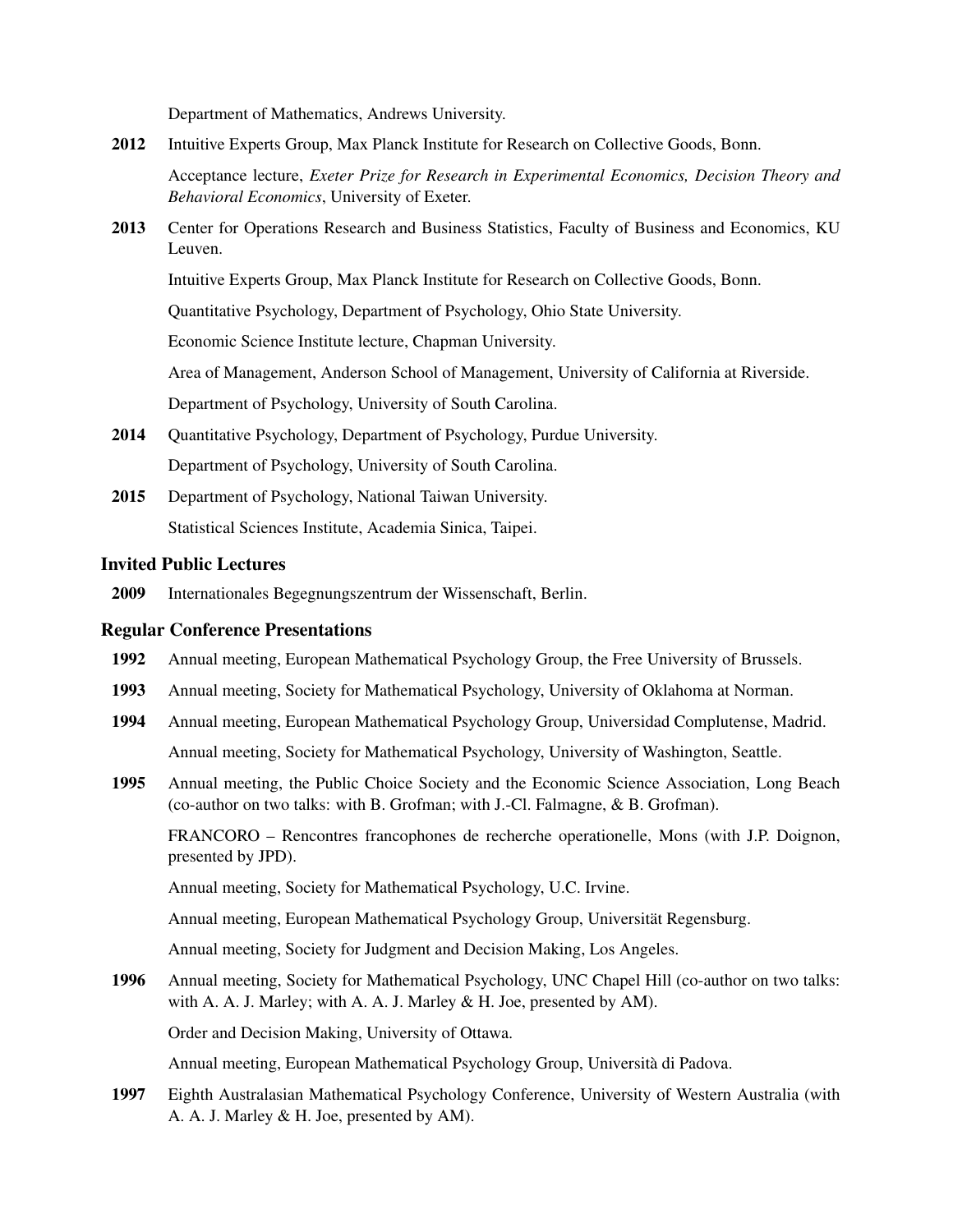1998 Annual meeting, the Public Choice Society and the Economic Science Association, New Orleans (with M. Berger, presented by MB).

Semi-annual meeting, Institute for Operations Research and the Management Sciences, Montreal.

Annual meeting, the Psychometric Society and the Classification Society of North America, U.I. Urbana-Champaign.

- 1999 Annual meeting, Society for Mathematical Psychology, U.C. Santa Cruz. Annual meeting, American Political Science Association, Atlanta (with M. Berger, presented by MB).
- 2000 Annual meeting, the Public Choice Society and the Economic Science Association, Charleston (with J. Adams and B. Grofman, presented by BG).

Biannual meeting on Ordinal and Symbolic Data Analysis, Free University of Brussels.

Random Utility 2000, Conference and Workshop on Random Utility Theory and Probabilistic Measurement Theory, Fuqua School of Business, Duke University.

- 2001 Annual meeting, the Public Choice Society and the Economic Science Association, San Antonio (with I. Tsetlin, presented by IT).
- 2002 Annual meeting, the Public Choice Society and the Economic Science Association, San Diego (coauthor on five talks: with A. A. J. Marley and B. Grofman; with Y.-F. Hsu, presented by Y.-F.H.; 2 papers with A. Pekeč, presented by A.P.; with I. Tsetlin, presented by IT).

Annual meeting, Society for Mathematical Psychology, Ohio University (co-author on two talks: with M.-H. Ho, presented by MH; with E. Rykhlevskaia, presented by ER).

2003 Annual meeting, Society for Mathematical Psychology, Weber State University.

Biannual meeting on Ordinal and Symbolic Data Analysis, U.C. Irvine.

2004 Annual meeting, Society for Mathematical Psychology, University of Michigan (co-author on two talks: with A. Kim and A. Kantor, presented by AK; with E. Rykhlevskaia, presented by ER).

Annual meeting, Society for Judgment and Decision Making, Minneapolis.

- 2005 Annual meeting, Society for Mathematical Psychology, University of Memphis (with C. Davis-Stober, presented by CDS).
- 2006 Annual meeting, (Ward Edwards) Bayesian Research Conference, Fullerton.

Workshop on Decision Research at UIUC, University of Illinois at Urbana-Champaign.

Annual meeting, Society for Mathematical Psychology, Vancouver.

Annual meeting, European Mathematical Psychology Group, École Nationale Supérieure des Télécommunications de Bretagne.

2007 Annual meeting, Society for Mathematical Psychology, Costa Mesa (co-author on four talks: with C. Davis-Stober and J. Dana; with C. Davis-Stober, presented by CDS, with W. Messner, presented by WM; with Y.-F. Hsu, presented by YFH).

Annual meeting, European Mathematical Psychology Group, University of Luxembourg. (coauthor on three talks: with C. Davis-Stober and J. Dana; with C. Davis-Stober, presented by CDS, with W. Messner, presented by WM).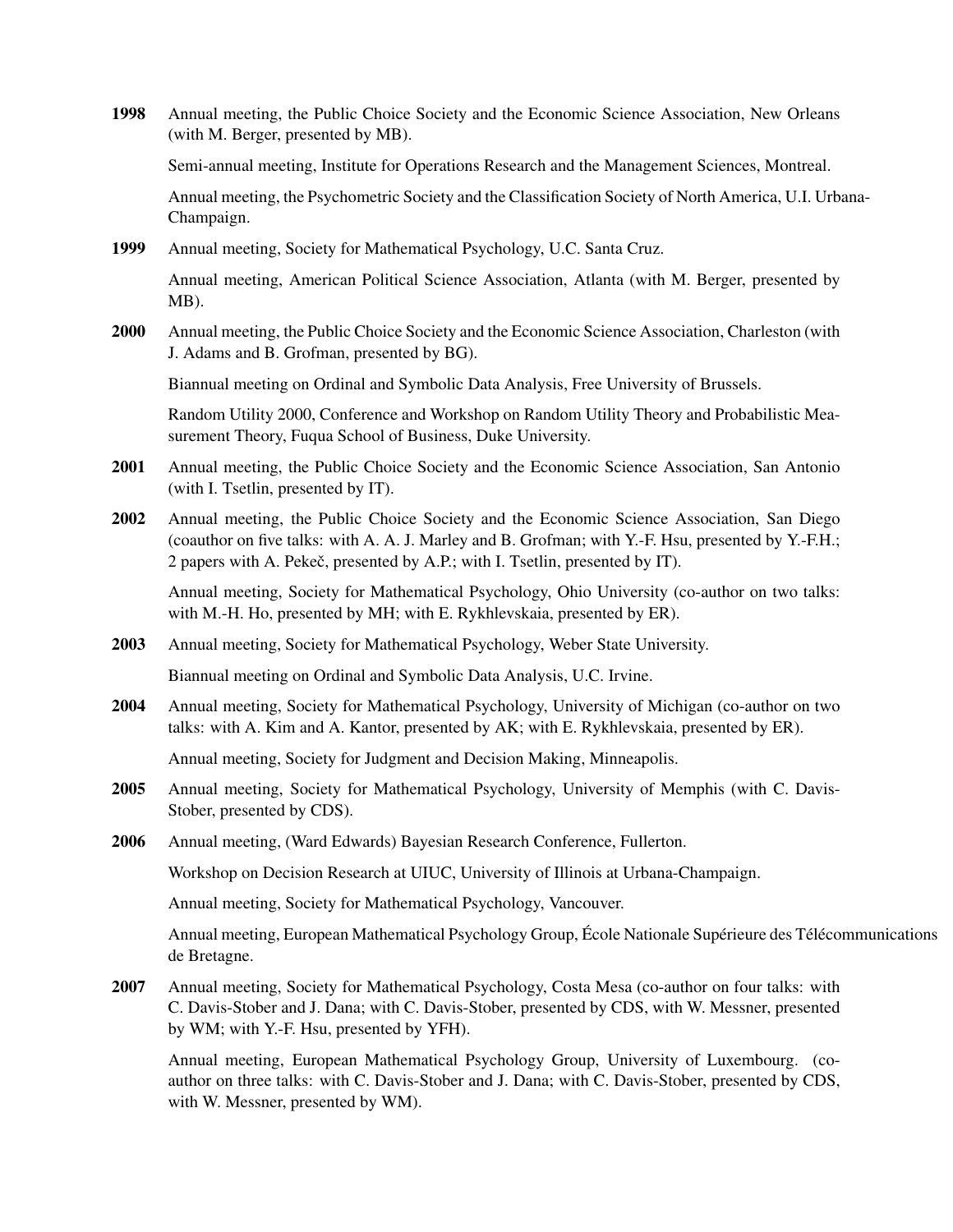Annual Meeting, Institute for Operations Research and the Management Sciences, Seattle. (coauthor on three talks: with C. Davis-Stober; with C. Davis-Stober, presented by CDS, with W. Messner, presented by WM).

2008 Annual meeting, European Mathematical Psychology Group, Universität Graz.

Annual Meeting, Society for Judgment and Decision Making, Chicago.

Annual meeting, the Public Choice Society and the Economic Science Association, San Antonio (with A. Popova, presented by AP).

2010 Annual meeting, Society for Mathematical Psychology, Portland (co-author on three talks: with C. Davis-Stober, S. Lim, W. Messner; with C. Zwilling, W. Messner, and A. Popova, presented by CZ; with A. Popova and S. Popov, presented by AP).

Annual meeting, Society for Judgment and Decision Making, St. Louis (last author on two talks: with A. Popova and W.Messner, presented by A.P.; with C. Zwilling, W. Messner, and A. Popova, presented by CZ).

2011 Annual meeting, (Ward Edwards) Bayesian Research Conference, Fullerton (with A. Popova, presented by AP).

Annual meeting, Society for Mathematical Psychology, Tufts University (co-author on two talks: with Y. Guo; with C. Zwilling and D. Cavagnaro, presented by CZ).

Annual meeting, European Mathematical Psychology Group, Telecom Paris Tech (with C. Zwilling, C. Cavagnaro, and A. Popova, presented by CZ).

Annual meeting, Society for Judgment and Decision Making, Seattle (with Y. Guo).

2012 Foundations and Applications of Utility, Risk and Decision Theory (FUR XV), Georgia State University (co-author on three talks: with C. Davis-Stober; with S. Popov and A. Popova, presented by AP; with C. Davis-Stober, S.-H. lim, W. Messner, and C. Zwilling).

Testing Theories of Choice Behavior, Conference and Workshop, Berlin.

Annual meeting, Society for Mathematical Psychology, Ohio State University (with C. Zwilling, presented by CZ).

Annual meeting, Society for Judgment and Decision Making, Minneapolis (with C. Davis-Stober, S. Lim, Y. Cha, Y. Guo, W. Messner, A. Popova, and C. Zwilling).

2013 Joint annual meeting, Society for Mathematical Psychology and European Mathematical Psychology Group, Potsdam.

Annual meeting, Society for Judgment and Decision Making, Tribute to R. Duncan Luce, Toronto.

2015 Annual meeting, Society for Mathematical Psychology, Newport Beach (co-author on two talks: with J. Müller-Trede; with D. Cavagnaro and A. Popova, presented by DC.)

Fourth International Conference on Algorithmic Decision Theory, Lexington (co-author with T.E. Allen, M. Chen, J. Goldstein, N. Mattei, A. Popova, F. Rossi, and C. Zwilling).

Annual meeting, Society for Judgment and Decision Making, Toronto (with M. Robinson, presented by MRo).

### Posters at Conferences

1994 Biannual Behavioral Decision Research in Management conference, Massachusetts Institute of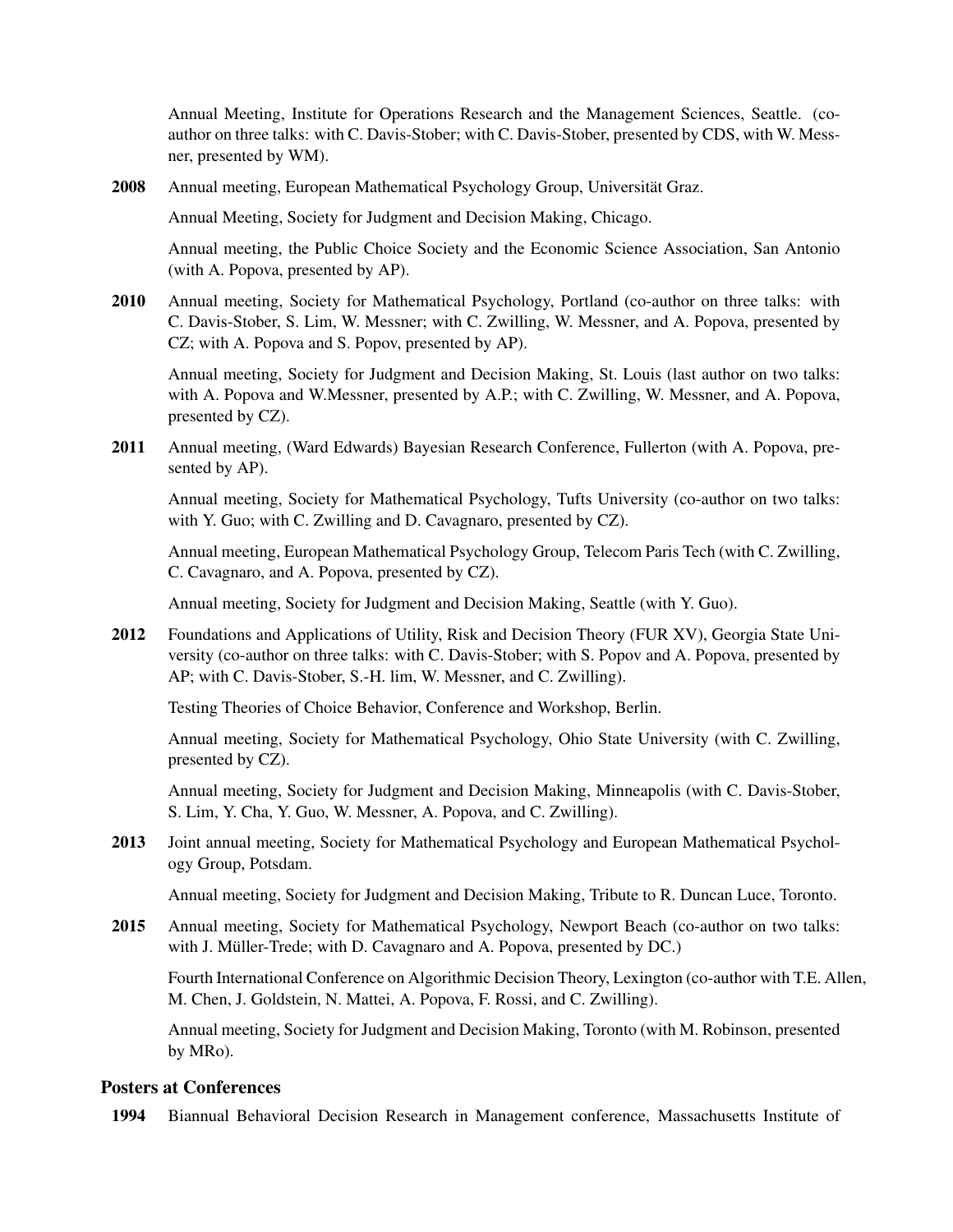Technology.

Annual meeting, Society for Judgment and Decision Making, St. Louis.

- 1996 Annual meeting, Society for Judgment and Decision Making, Chicago.
- 2005 Annual meeting, Society for Judgment and Decision Making, Toronto (co-author on two posters: with A. Kim; with C. Davis-Stober).
- 2012 Testing Theories of Choice Behavior, Conference and Workshop, Berlin. (co-author on two posters: with Davis-Stober, Lim, Cha, Guo, Messner, Popova, and Zwilling; with A. Popova and S. Popov).

Annual meeting, Society for Judgment and Decision Making, Minneapolis (co-author on three posters: with Davis-Stober, Lim, Cha, Guo, Messner, Popova, and Zwilling; with A. Popova and S. Popov; with Y. Guo).

2013 Annual meeting, Society for Judgment and Decision Making, Toronto (with J. Stevens, Y. Guo, A. Popova, and C. Zwilling).

Annual meeting, The Psychonomic Society, Toronto (with J. Stevens, Y. Guo, A. Popova, and C. Zwilling).

2015 Annual meeting, Society for Judgment and Decision Making, Chicago (with M. Chen).

#### Presentations at Home Institution

1991 Cognitive Psychology Colloquium, Universität Bonn.

Cognitive Psychology Colloquium, Universitat Bonn (Diplom Thesis presentation). ¨

- 1993 Mathematical Behavioral Sciences Colloquium, U.C. Irvine (Second Year Project).
- 1995 Mathematical Behavioral Sciences Colloquium, U.C. Irvine (Public Dissertation Defense).
- 1996 Cognitive Bag Lunch, Department of Psychology, McGill University.
- 1998 Weekly graduate student discussion group, Department of Political Science, Duke University (with M. Berger, presented by MB).
- 1999 Marketing Colloquium, Fuqua School of Business, Duke University.
- 2000 Decision Analysis workshop, Fuqua School of Business, Duke University.
- 2001 Ouantitative Seminar, Department of Psychology, U.I. Urbana-Champaign. Cognitive Brown Bag, Department of Psychology, U.I. Urbana-Champaign.
- 2003 Political Science Colloquium, Department of Political Science, U.I. Urbana-Champaign.
- 2004 Quantitative Seminar, Department of Psychology, U.I. Urbana-Champaign.
- 2005 Program in Systems and Entrepreneurial Engineering Seminar, Department of General Engineering, U.I. Urbana-Champaign.
- 2006 Quantitative Seminar, Department of Psychology, U.I. Urbana-Champaign.
- 2009 Quantitative Seminar, Department of Psychology, U.I. Urbana-Champaign.
- 2010 Quantitative Proseminar, Department of Psychology, U.I. Urbana-Champaign.

Visual Cognition and Human Performance Proseminar, Department of Psychology, U.I. Urbana-Champaign.